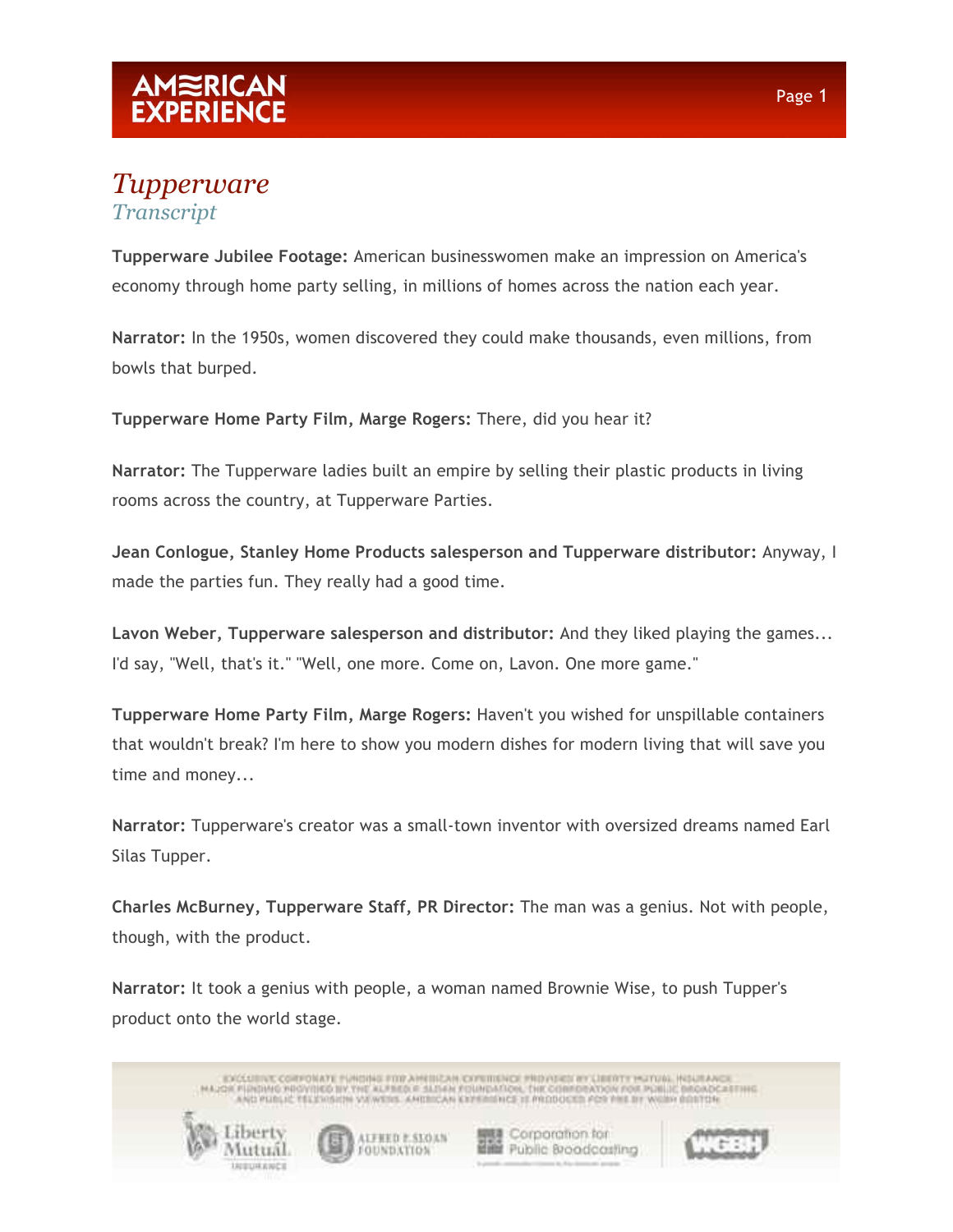**Mary Siriani, Tupperware salesperson and distributor:** When she came out, all the hullabaloo and the applause, and this was our Brownie. And everyone wanted to be like a Brownie. I guess Bess Bernstein lost about 25, 30 pounds wanting to look like Brownie.

**Li Walker, Tupperware salesperson and distributor:** My impression was so here was a powerful woman, a woman ahead of her time.

**Sylvia Boyd, Tupperware salesperson and distributor:** Brownie had the ability to just talk to your dreams. Things you didn't even know you wanted. She'd draw these beautiful pictures and you could suddenly see yourself being, you know, something that you hadn't thought about before.

**Anna Tate, Stanley Home Products salesperson and Tupperware distributor:** You have to understand, in the 50s, women didn't get too much recognition. They were teased on all the comedy shows about "Boy, she sure spends my money in a hurry," and you'd hear, these were the jokes of the times then, in the, back in the 50s.

**Montie Thayer, Brownie's Cousin:** You know back then it was a masculine world. Wives done what their husbands told them to do, without arguin'. I guess my generation is the one that broke that up.

**Archival footage,** *Once Upon a Honeymoon***:** I wish... I wish the kitchen faucet wouldn't drip all day. I wish that refrigerator door would close, and stay closed.

**Anna Tate, Stanley Home Products salesperson and Tupperware distributor:** Well, I frankly think that everybody believed a woman's place was in the home and in the kitchen and in the bedroom, and that was it. I think that, that, a lot of men did not want their wives to go out and earn money.

> ENCEDITIVE CORPONATE FUNDING FOR AMERICAN CONDITIONS FROVIDICE INCLUSION POLITICS, INSURANCE AND PUBLIC TELEVISION VALWERS. AMERICAN EXPERIENCE 12 PRODUCED PDR PHE BY WILDHI BOSTON





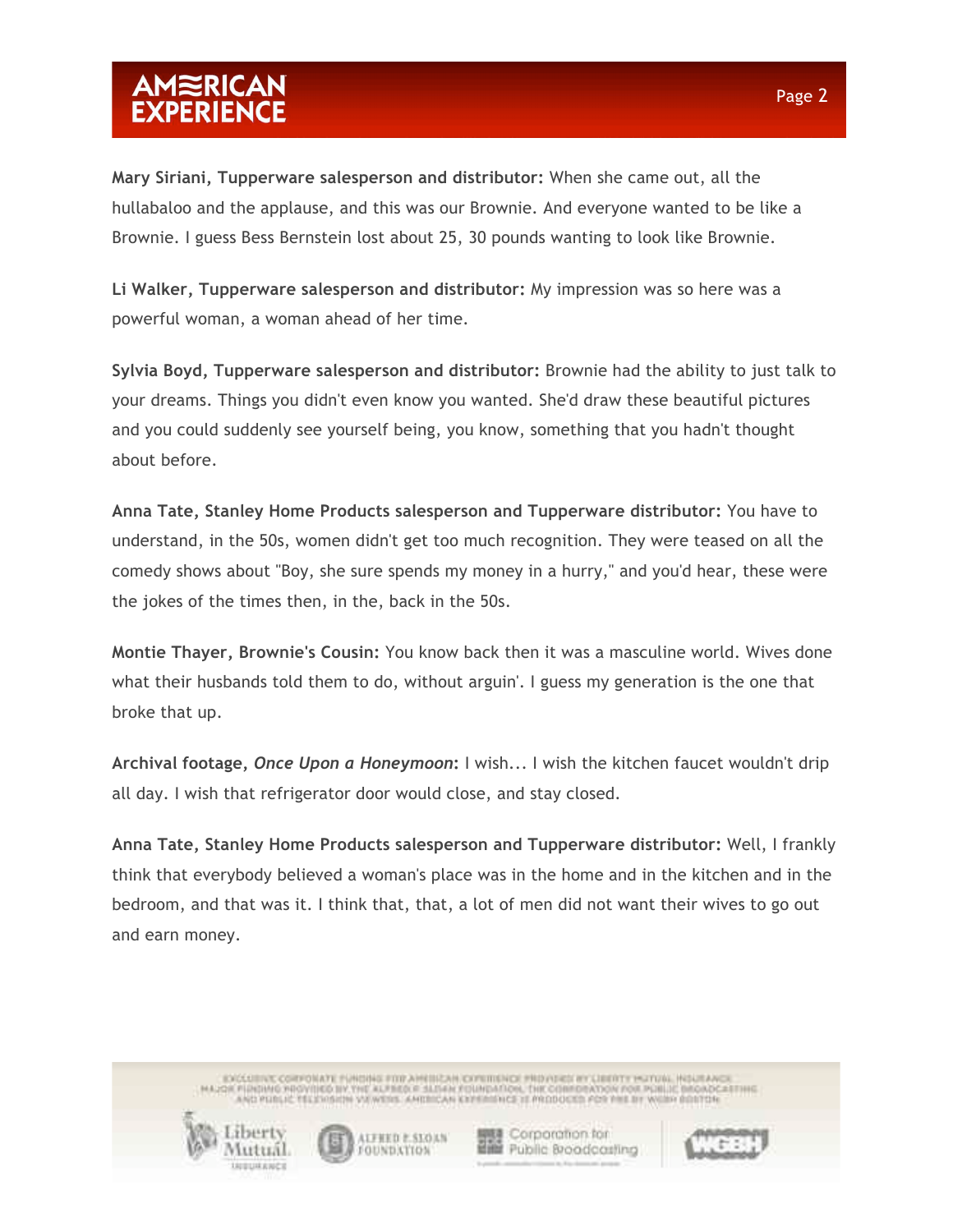**Archival footage,** *Once Upon a Honeymoon***:** A brand new sink, a built in oven, a new refrigerator and a phone -- a kitchen phone -- a bright red phone. I gotta go, goodbye, goodbye, goodbye, I'll call you later!

**Narrator:** Women were celebrated for working in defense factories during World War Two, but after the war, they got a clear message: go back to the kitchen.

**Jean Conlogue, Stanley Home Products salesperson and Tupperware distributor:** I got divorced after the war was over. Yes. And, it was tough. And I knew I had to make money.

**Irene Ellis, Tupperware salesperson and distributor:** I came from a very poor family -- I mean very poor. They were farmers and not good ones at that, I guess. And I would hate to think that my life would have been like that forever.

**Narrator:** America had survived the Depression and World War II, and the country was booming. Women who'd done without now wanted a piece of the pie. Tupperware's burping bowls provided just the chance they needed...

**Lavon Weber, Tupperware salesperson and distributor:** I was lookin' for something to do to earn some money, because on a farm, I wanted this blonde coffee table, and that is just not on the list. So I went to that party, and she said, "I made ten dollars here today." There wasn't anything that I could've done, and worked all day at that time in the Panhandle, and have made ten dollars. So I was thinking, "Gosh, if I could just make five dollars, ten parties down the road, I could have that blonde coffee table."

So there I went home with my kit. And mother said, "Now Vonnie, you can do that." Bob said, "It won't amount to nothing, you'll hold a few parties and we'll have all this junk on hand." And he didn't know at that time, that I was having to pay for that junk, and it didn't seem like the right time to tell him, so I just didn't tell him.

> ENCEDITIVE CORPONATE FUNDING FOR AMERICAN CONDITIONS FROVIDICE INCLUSION POLITICS, INSURANCE AND PUBLIC TELEVISION VALWERS. AMERICAN EXPERIENCE 12 PRODUCED PDR PHE BY WILDHI BOSTON





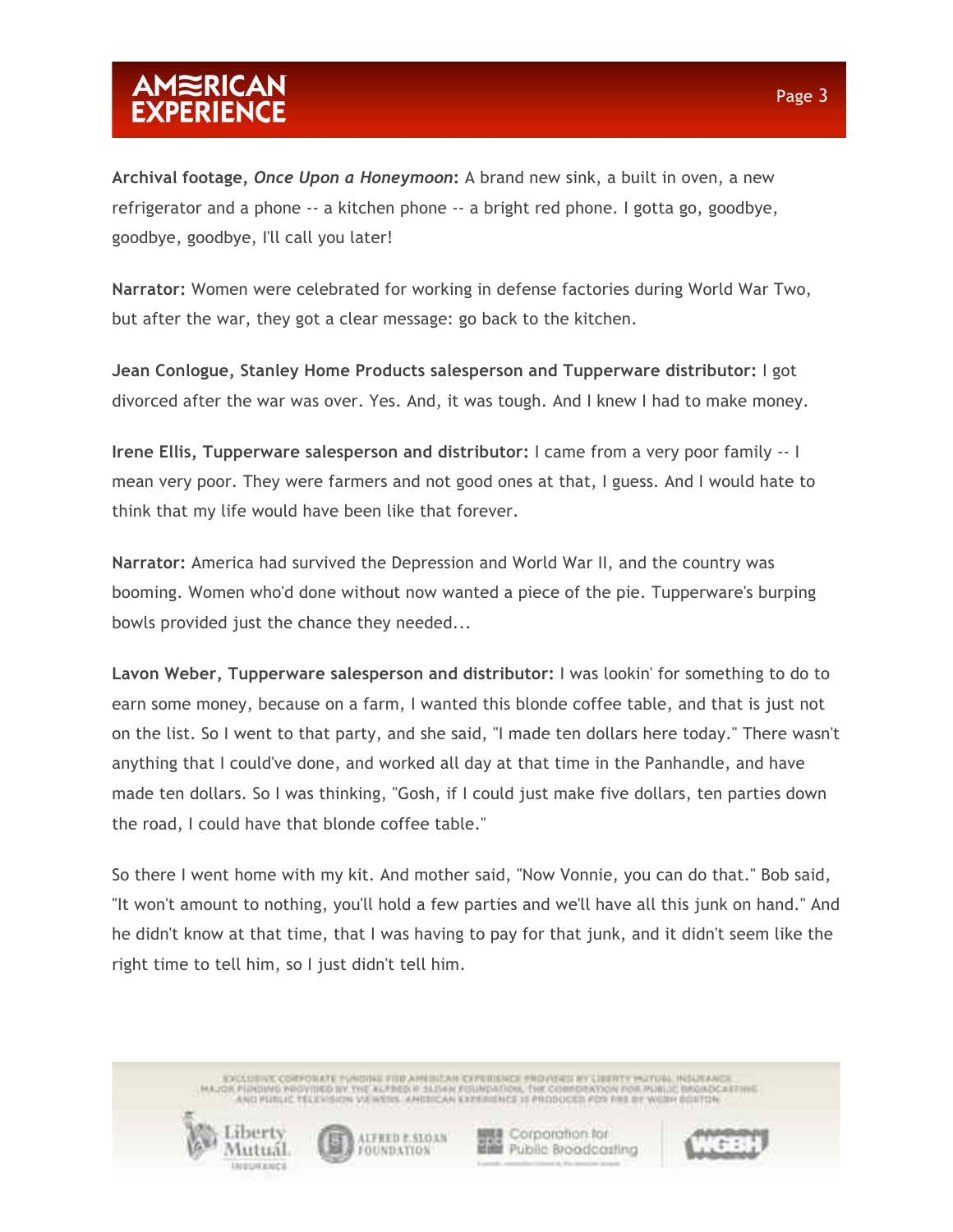**Narrator:** Tupperware offered people with limited education a shot at success. The training was "on the job."

**Mary Siriani, Tupperware salesperson and distributor:** I went, we were in the bedroom, so I said Frank --

**Frank Siriani, Tupperware salesperson and distributor:** That was our own private room, because we lived in a house with everybody, we didn't have our own place yet.

**Mary Siriani, Tupperware salesperson and distributor:** So I said, "I'm gonna sit on the bed. You're gonna set the kit up on the dresser. Then you'll stand in front of this mirror and you'll start your spiel." He says, "OK." So we set it up. Now, I sit on the bed and I'm really gonna listen to this. So Frank gets up and he says "Good evening, ladies," and I burst out laughing.

**Tupperware Home Party Film, Marge Rogers:** Tupperware was designed with an accent on beauty, for people of fine taste and with an accent...

**Irene Ellis, Tupperware salesperson and distributor:** My first party was my next door neighbor. And I must have started setting up the display about one o'clock in the afternoon for a seven o'clock party. I was a nervous wreck.

**Narrator:** Most Tupperware dealers had never imagined themselves as businesswomen. But Brownie Wise encouraged them to remake themselves, much as she'd remade herself years before. In 1938, Brownie was stuck in a bad marriage in snowy Detroit, with an infant son. She was 24 years old.

**Jerry Wise, Brownie's Son:** Uh, my mother didn't talk much about her childhood. It may have been because she was too poor, or too backwards, or didn't have enough education.

**Narrator:** She'd grown up in rural Georgia, the product of a broken marriage. Her mother traveled as a union organizer, and left her, for years at a time, with her cousins.

> ENCEDITIVE CORPONATE FUNDING FOR AMERICAN CONDITIONS FROVIDICE INCLUSION POLITICS, INSURANCE AND PUBLIC TELEVISION VA WENS, ANDECAN EXPERIENCE II PRODUCED FOR THE BY WARM BOSTON

> > ALFRED E.SIX) UN

FOUNDATION

**関連 Corporation for** 

**Hill Public Broodcosting** 

Labert

Viutual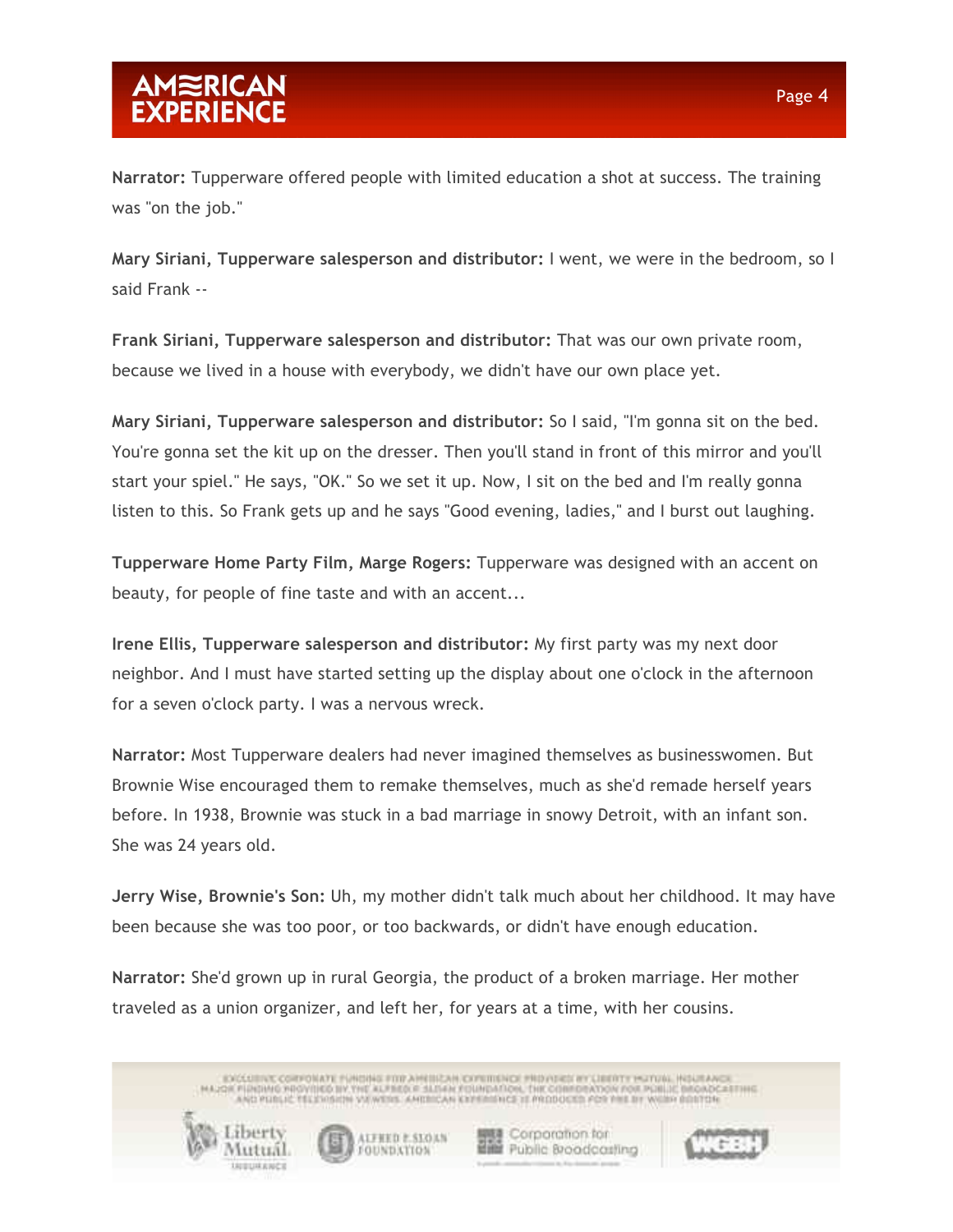**Montie Thayer, Brownie's cousin:** She never thought that, Brownie Mae never thought that Georgia was a place to brag about bein' from.

**Narrator:** Brownie married a Ford Motor Company employee and moved north.

**Jerry Wise, Brownie's son:** My parents were divorced when I was three years old. My mother took night courses and worked as a secretary. She could type a mile a minute. We did scrape by.

**Narrator:** Brownie's life turned around one day, in 1947...

**Jerry Wise, Brownie's son:** Someone knocked on our door selling Stanley Home Products and my mother said she could do a better demonstration than that woman did on her.

**Narrator:** Stanley Home Products was part of a long tradition of men selling products door to door, demonstrating brushes, vacuums, pots and pans. But Stanley added something new.

**Fuller Party Plan Selling Film, Woman 1:** I've heard a little about this kind of party, but I've often wondered how it works.

**Fuller Party Plan Selling Film, Woman 2:** Well here's the idea. All you have to do is invite about twelve or fifteen of your friends to drop over some afternoon or evening for a party. And I'll help you put it on. Tell them we'll have lots of fun.

**Fuller Party Plan Selling Film, Woman 1:** And then I suppose you take orders from the guests?

**Fuller Party Plan Selling Film, Woman 2:** Yes, but no high-pressure selling. None of your friends will be embarrassed into buying.

**Narrator:** Home party selling appealed to women -- it was a job that took advantage of their networks of friends and relatives.

ENCEDITIVE CORPONATE FUNDING FOR AMERICAN CONDITIONS FROVIDICE INCLUSION POLITICS, INSURANCE AND PUBLIC TELEVISION VA WENS, ANDECAN EXPERIENCE II PRODUCED FOR THE BY WARM BOSTON Labert **関連 Corporation for** ALFRED E.SIX) UN **Hill Public Broodcasting** Viutual FOUNDATION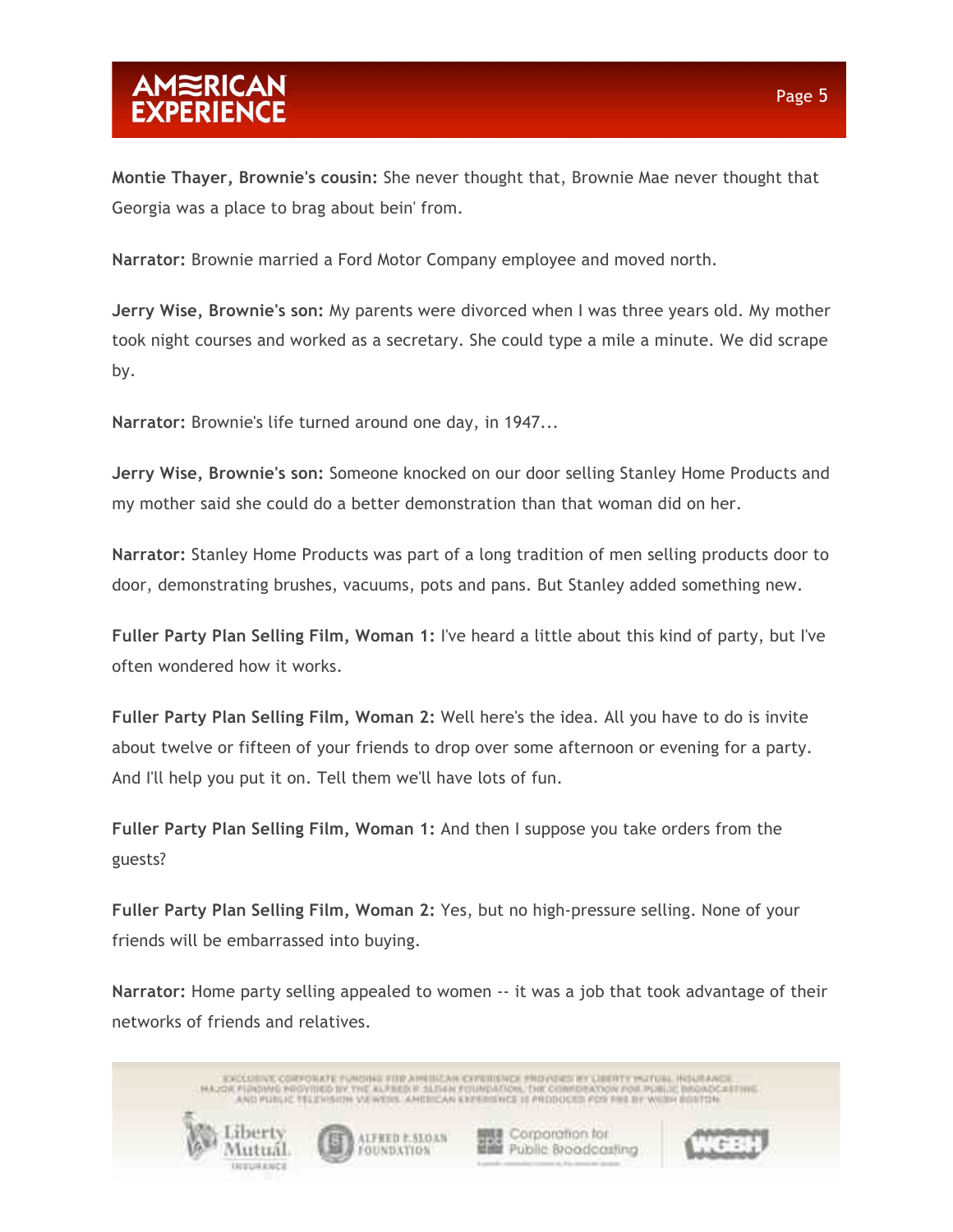Brownie Wise was a star in Stanley -- and soon became a manager, motivating others.

**Brownie Wise, Sales Bulletin:** Hi gang. Florence Zewicky has set a new record for the time it takes to build success in Stanley. And what Florence Zewicky is doing, you can do too! Be Wise, Stanley-ize.

**Narrator:** Another star Stanley dealer in the Detroit area was 16 year-old Gary McDonald.

**Gary McDonald, Tupperware staff:** Most of the people in Stanley, of course, were in their 20s or 30s or 40s, so I think I was probably the only teenager in our part of the country, at least.

**Narrator:** It was Gary McDonald who brought Tupperware and Brownie Wise together.

**Gary McDonald, Tupperware staff:** Well, my first exposure to Tupperware was when I saw it in the J.L. Hudson Department store. And I said, "Wow! That is a product which must be demonstrated."

**Narrator:** Gary and Brownie left Stanley and started their own Tupperware home party business.

**Brownie Wise, Sales Bulletin:** To Mary Koranda, for the juicy hostess party she nabbed last week. That was wonderful, Mary. Good luck to you one and all, though confidentially, kids, luck has very little to do with it.

**Gary McDonald, Tupperware staff:** We got calls from Mr. Tupper's sales manager who said, "Just what in the hell are you people doing to sell the amount of Tupperware you're selling?"

**Narrator:** This was a lucky turn in the life of Earl Silas Tupper. He'd grown up dirt poor in Central Massachusetts. He barely graduated from high school, but he was obsessed with becoming a millionaire -- convinced he could be the next Edison, or Ford.

> ENCEDITIVE CORPONATE FUNDING FOR AMERICAN CONDITIONS FROVIDICE INCLUSION POLITICS, INSURANCE AND PUBLIC TELEVISION VA WENS, ANDECAN EXPERIENCE II PRODUCED FOR THE BY WARM BOSTON



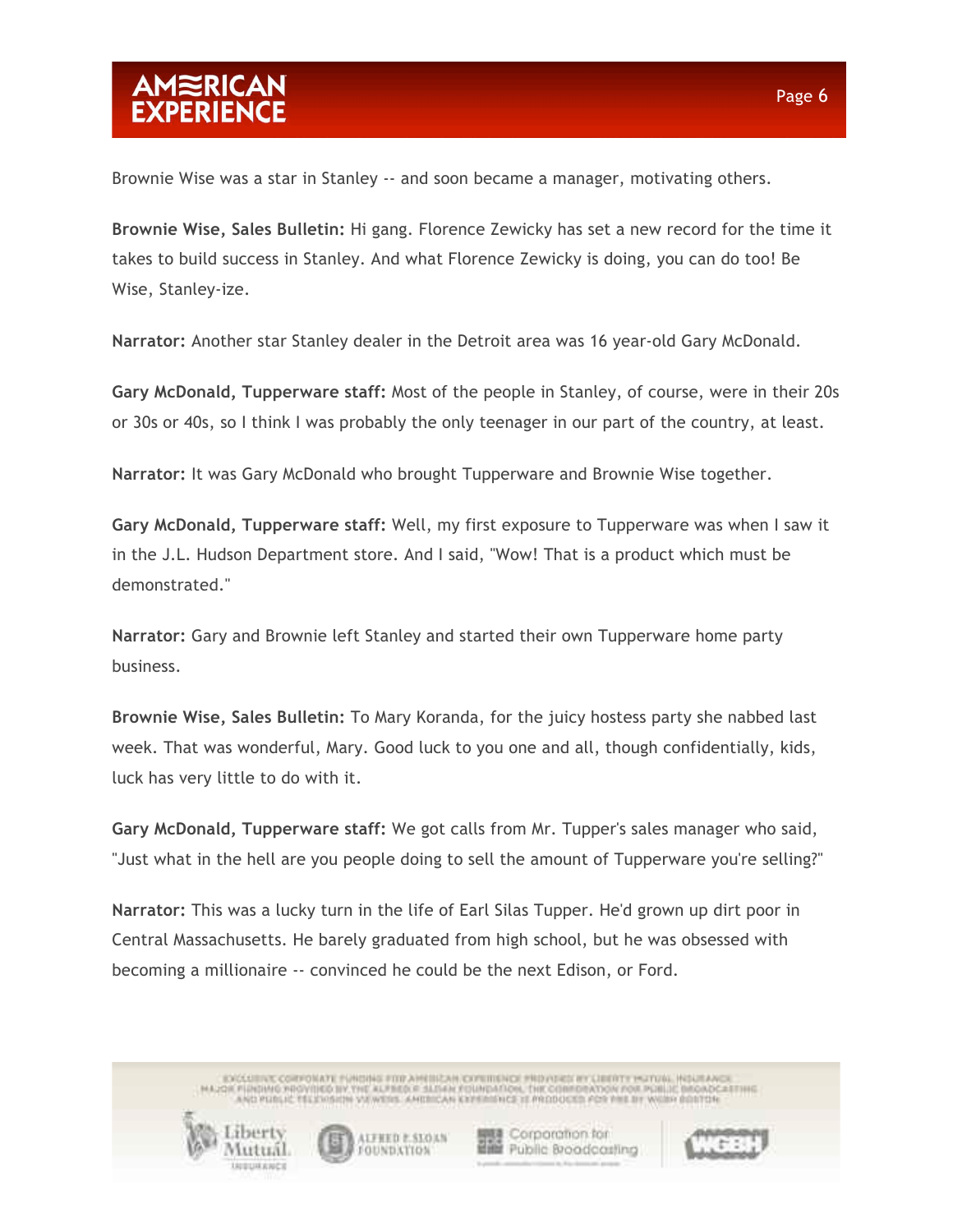A tree surgeon by day, at night he filled notebooks with his inventions: the fish-powered boat, the no-drip ice cream cone, the sweetie picture belt, and the dagger-shaped comb.

Earl doggedly tried to sell his inventions. He was broke -- and with a young family to support, he needed work. He happened to live in the heart of New England's growing plastics industry.

**Barry Whitcomb, Earl's Brother in Law:** Earl, um, talked himself into a job at the Viscaloid company. He worked there for, oh, approximately a year... and then decided he could go into the plastics business on his own.

**Narrator:** Earl started Tupper Plastics, and made beads, and cigarette cases, and soap dishes. In 1945, he got his hands on some pure polyethylene pellets, a recently invented wartime plastic. DuPont didn't believe raw polyethylene could be molded, but Earl tinkered with his machines for months... and invented the Wonderbowl, and the Tupper Seal.

**Tom Damigella, Sr., Stanley Home Products salesperson and Tupperware distributor**: And he told me the story of how he got the idea of using the seal, mhm? He says, "I can make a seal that would fit it exactly, it would be watertight and airtight. Even though, it's actually, I got the idea from a paint can."

**Frank Siriani, Tupperware salesperson and distributor:** Tupperware was an absolutely most unique product. There wasn't anything like it. You know, it shocked everybody that you could put food in this container and it would keep longer and better than anything else. It was better than wax paper, the wet cloth, even the refrigerator.

**Narrator:** One day in 1951, Brownie called the company to complain that her order was late again. She insisted on speaking to Mr. Tupper himself. He would improve his business, she told him, if he sold Tupperware ONLY at home parties. He wanted to hear more, and invited her to Massachusetts.

> ENCEDITIVE CORPONATE FUNDING FOR AMERICAN CONDITIONS FROVIDICE INCLUSION POLITICS, INSURANCE AND PUBLIC TELEVISION VALWERS. AMERICAN EXPERIENCE 12 PRODUCED PDR PHE BY WILDHI BOSTON



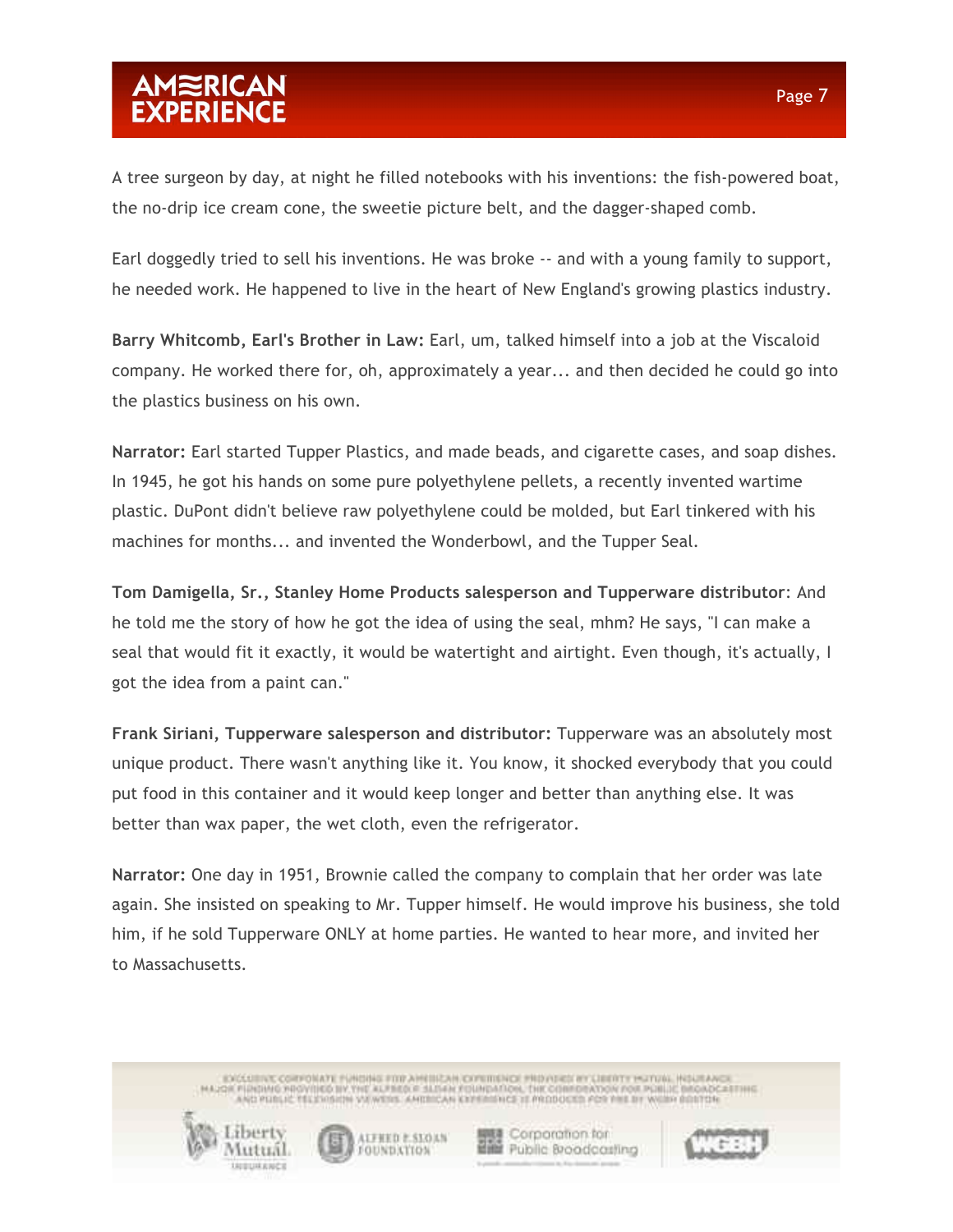**Jean Conlogue, Stanley Home Products salesperson and Tupperware distributor:** And she convinced him that this was the way to go, and that he should pull out his Tupperware out of every other place, and st- go strictly on the party plan. And he did.

**Narrator:** Earl hired Brownie on the spot...

This was an unlikely, but perfect match.

**Jerry Wise, Brownie's son:** Mother was very smooth, very genteel and a perfect lady, and Earl Tupper was a little rough around the edges. A Dale Carnegie course would have fixed him up good.

**Anne Fortier Novak, Secretary to Brownie and Earl:** And so she worked late, and Mr. Tupper would work late, and he would come over from his office, and they would work together, which probably created a little bit of gossip in the town. We're talking Small Town, USA here.

**Gary McDonald, Tupperware staff:** She was always Brownie, and Mr. Tupper was always Mr. Tupper.

**Narrator:** Brownie didn't stay in Massachusetts long. Earl split his company in two, with Brownie heading up the sales operation, called Tupperware Home Parties.

**Anne Fortier Novak, secretary to Brownie Wise and Earl Tupper:** Almost immediately, Brownie was talking about moving to Florida. That was her heart's desire, to get Tupper headquarters in Florida.

**Narrator:** Earl Tupper bought a thousand acres of cow pasture and swamp in Kissimmee, Florida. And Brownie transformed it into a fantasy landscape.

**Jon Boyd, Tupperware distributor:** When you first drive up you're going, "Oh, my gosh."

ENCEDITIVE CORPONATE FUNDING FOR AMERICAN CONDITIONS FROVIDICE INCLUSION POLITICS, INSURANCE AND PUBLIC TELEVISION VA WENS, ANDECAN EXPERIENCE II PRODUCED FOR THE BY WARM BOSTON



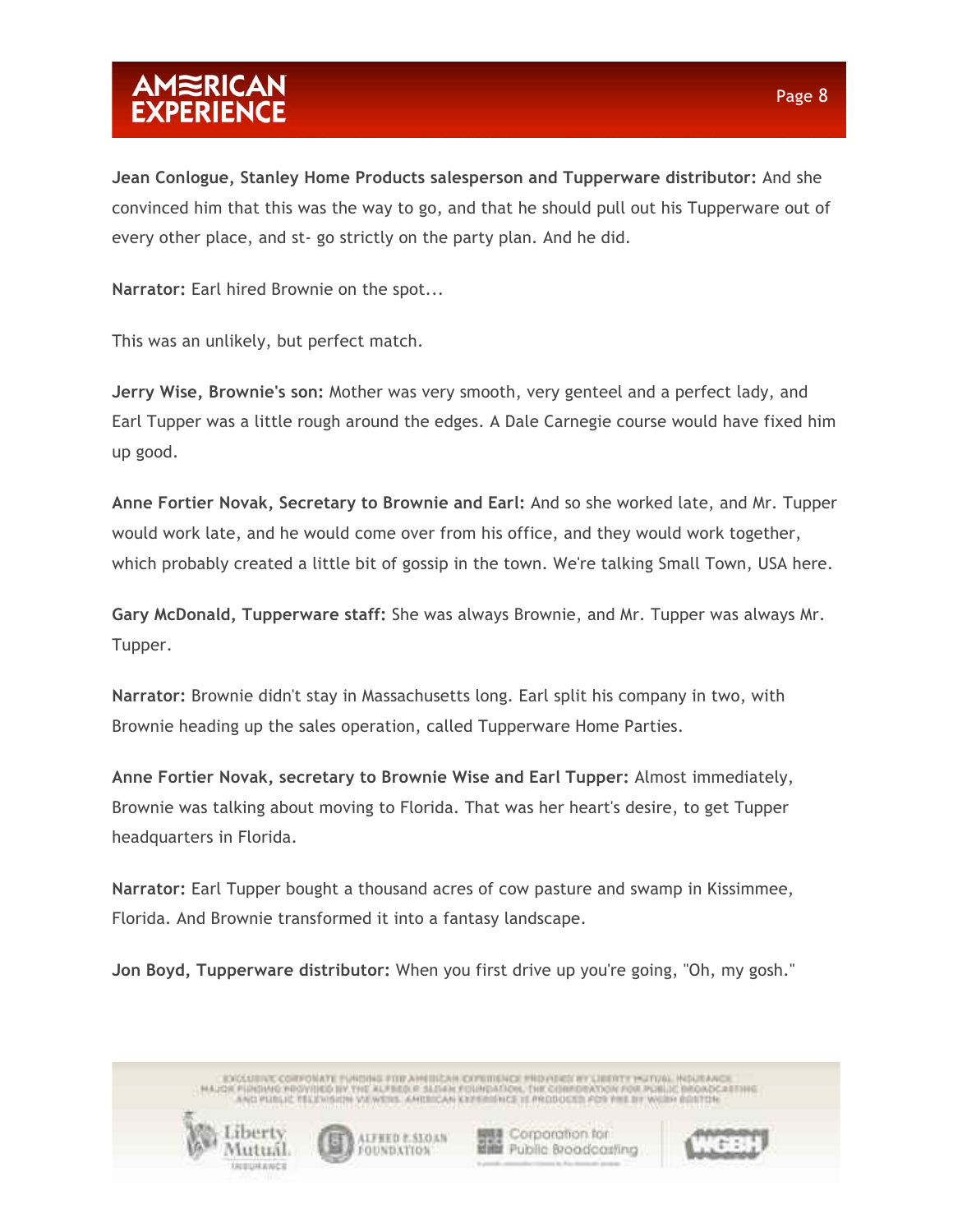**Sylvia Boyd, Tupperware salesperson and distributor:** The beautiful lake out in front. The first time I ever saw it, I believe the sign was there then, that "Welcome to Tupperware." And it was just, you know, really set your heart a-pounding, because it was very impressive.

**Narrator:** Brownie created a monument to salesmanship, a pilgrimage site for her sales force.

**Li Walker, Tupperware salesperson and distributor:** It was like, uh, a fairy tale. Like you're in a, you know, wonderland or something.

**Narrator:** And she made up new traditions. She baptized Poly Pond with polyethylene pellets, showed her dealers how to place their wishes in two-ounce Tupperware containers, then toss them in the wishing well.

**Lavon Weber, Tupperware salesperson and distributor:** We came from dry land, flat land, farmland, not too far away from the Dustbowl years. This looked wonderful.

**Narrator:** Brownie's staff meetings were brainstorming sessions. Everyone contributed, and Brownie presided from her peacock chair.

**Mary Siriani, Tupperware salesperson and distributor:** Rah rah was Florida. This is motivation time, rah rah, let's really get up there. Let's think of the next promotion, rise and shine, rooty toot toot, who are you going to recruit? All of this stuff. They were the razzamatazz.

**Anne Fortier Novak, secretary to Brownie Wise and Earl Tupper:** I'm sure Mr. Tupper was very much aware of everything that Brownie was doing. I'm sure she would never do anything major without consulting with him. And, you know, with all these business meetings and conferences, and so on, he had to have been aware of what she was doing. And he approved, I'm sure he did.

> ENCEDITIVE CORPONATE FUNDING FOR AMERICAN CONDITIONS FROVIDICE INCLUSION POLITICS, INSURANCE AND PUBLIC TELEVISION VALWERS. AMERICAN EXPERIENCE 12 PRODUCED PDR PHE BY WILDHI BOSTON



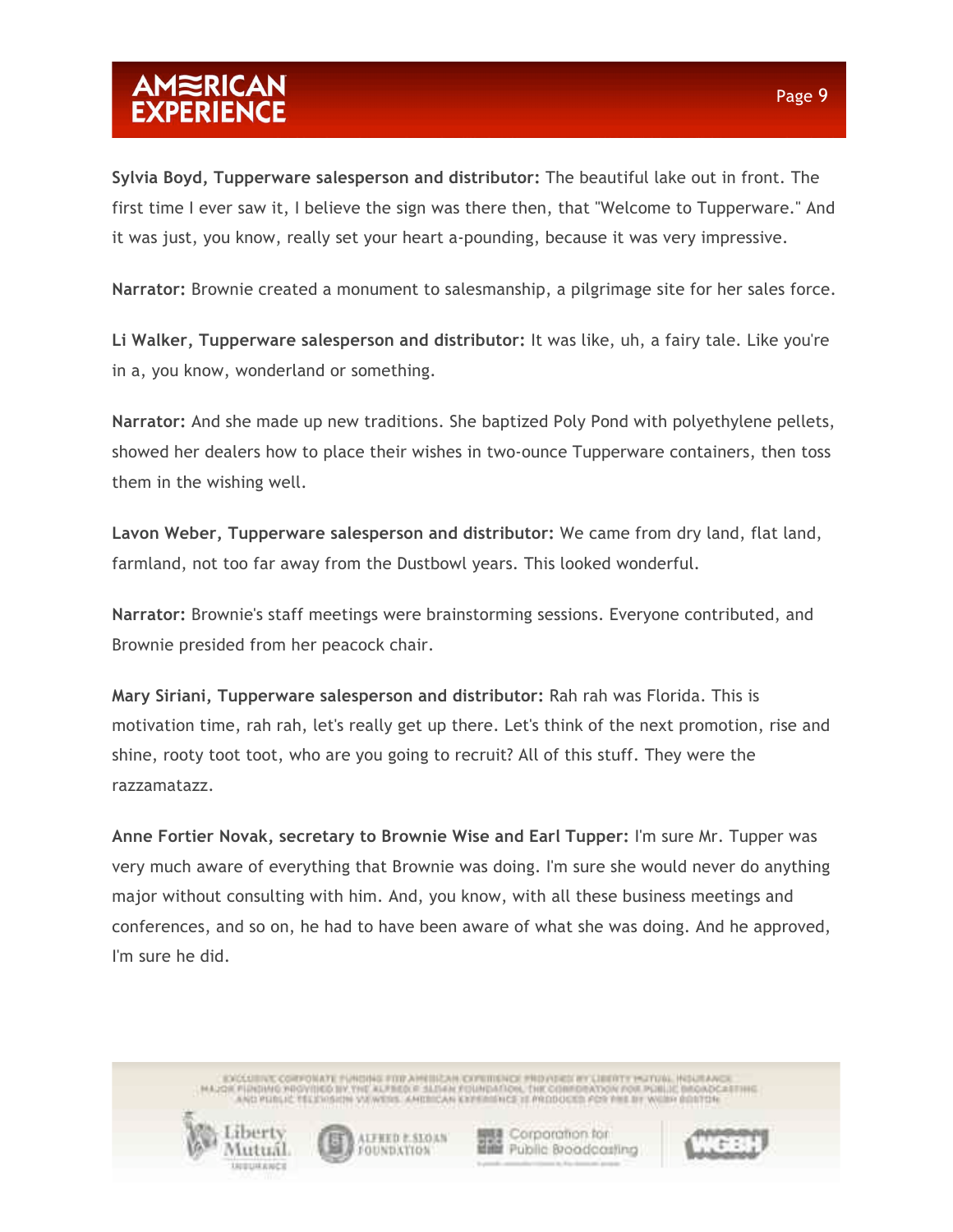**Narrator:** For the most part, Earl was all business -- a perfectionist with a short fuse -- but not when it came to Brownie...

**Earl Tupper, Correspondence:** Brownie. I've just opened your package tonight. The one with the two party pictures. You sure look super. Anyone that cute has no right to be so smart. I'm eating the nuts and candy now. Yum yum. Many thanks to you, Brownie, on our first birthday, for the happiest hours this business has known. Sincerely, Earl S. Tupper.

**Brownie Wise, Correspondence:** We get lots of wonderful letters from consumers. Anyone who can create a product outstanding enough to consistently draw forth that sort of unsolicited praise and enthusiasm should be very proud of himself. I hope you are. BW.

**Sylvia Boyd, Tupperware salesperson and distributor:** You know, the era and the business were made for each other. Women didn't have a car to get around anywhere, so we sat home all day and we took care of our kids. So a Tupperware party was the social function, it was the way to get away from the kids for a few hours during the week.

**Tom Damigella, Jr., Tupperware Distributor's Son:** In the city, we lived in an Italian, uh, area. Probably could've walked down the street and had three Tupperware parties that week, and didn't even have to get in your car. Most of them'd be in apartment buildings, or apartment, three-, three-family deckers and stuff like that, walkups.

**Lavon Weber, Tupperware salesperson and distributor:** When I sold as a dealer, yeah, I traveled lots of miles. I was thirteen miles from the closest little town, and then I worked a lot of farm neighborhood, twenty-five miles from the next two towns. And I preferred to hold three parties a day. That's the way I liked to work. And then I could be home a day. And if I didn't get that worked out I was just runnin' like a crazy woman from one place to the other.

**Montie Thayer, Brownie's cousin:** But you know I'd have three and four parties a day. I'd have one at, a breakfast party, a party between breakfast and lunch, sometimes a luncheon

> ENCEDITIVE CORPONATE FUNDING FOR AMERICAN CONDITIONS FROVIDICE INCLUSION POLITICS, INSURANCE AND PUBLIC TELEVISION VA WENS, ANDECAN EXPERIENCE II PRODUCED FOR THE BY WARM BOSTON

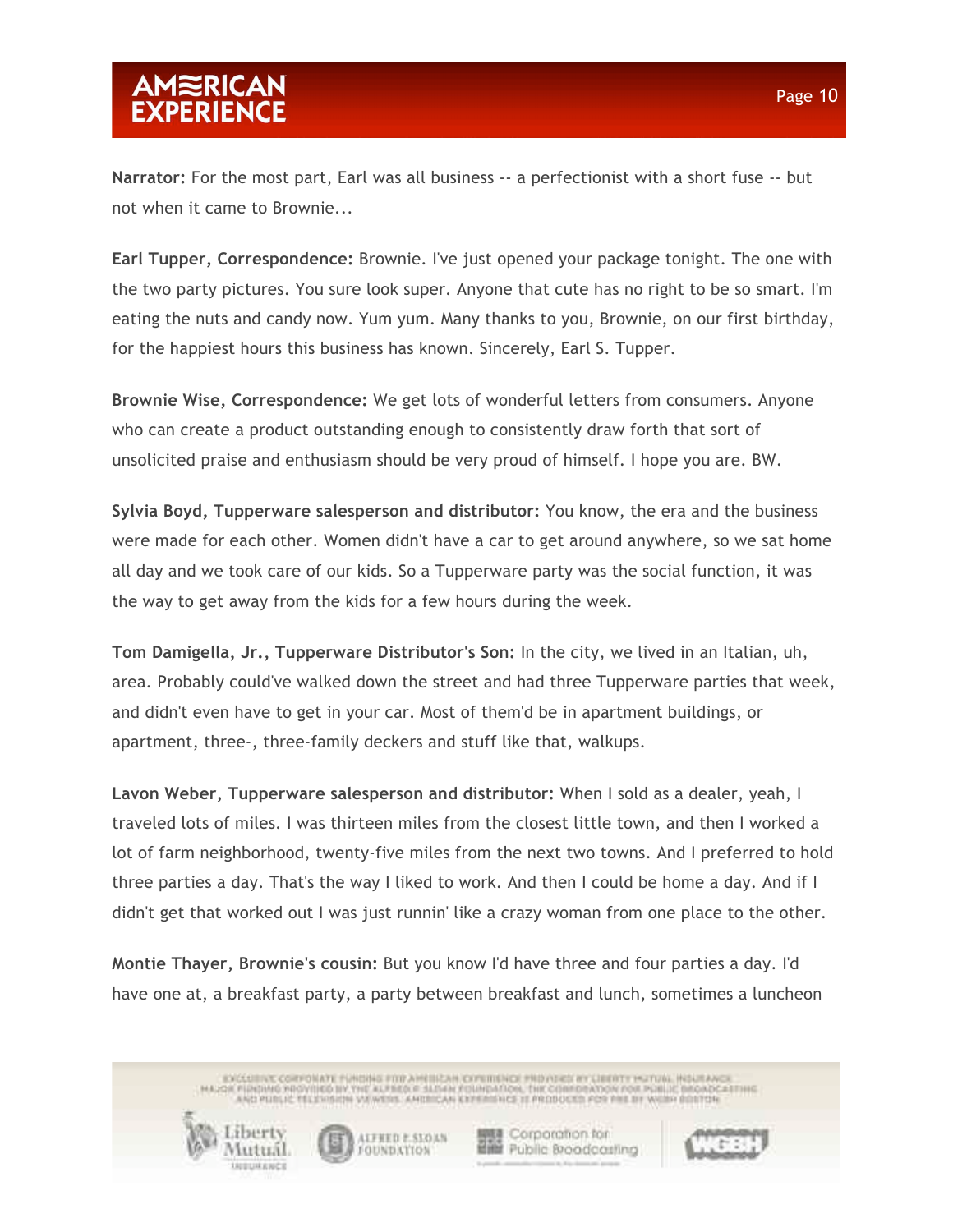party, afternoon party, sometimes night parties. I went the whole route. [LAUGHTER] I liked it.

**Tom Tate, Tupperware Distributor's Son:** They were selling to themselves. They were selling to people with the same needs, same budget, alright, that they have. So, when they walked in and said, "I haven't thrown away a head of lettuce in six months, because even when my family doesn't eat enough, when I put it in my Crisp-It, it doesn't turn brown, it doesn't go bad -- this little thing keeps up outta the water, it works like a charm, you really should try one it's only a dollar forty-nine."

**Lavon Weber, Tupperware salesperson and distributor:** Your demonstration is so much better when it's spoken with authority. And so when I tried this out and say, "I kept bread for this long, I kept sliced tomatoes from one meal to the next, I had lettuce crisps for several days," then you was more, was more effective.

**Frank Siriani, Tupperware salesperson and distributor:** And we -- we exaggerated a lot too. We did. We got carried away with our own stories. Oh we, we would make it, like you couldyou could keep the food in there for months. It wasn't so. Wasn't so. But you know, that's the way we felt.

**Mary Siriani, Tupperware salesperson and distributor:** Some foods, yes.

**Frank Siriani, Tupperware salesperson and distributor:** Oh yeah, but you know...

**Mary Siriani, Tupperware salesperson and distributor:** Macaronis, flour, sugar, those staples, yeah...

**Frank Siriani, Tupperware salesperson and distributor:** Dry goods, yeah. But we would, you know, we would really- we would exaggerate.

> ENCEDITIVE CORPONATE FUNDING FOR AMERICAN CONDITIONS FROVIDICE INCLUSION POLITICS, INSURANCE AND PUBLIC TELEVISION VALWERS. AMERICAN EXPERIENCE 12 PRODUCED PDR PHE BY WILDHI BOSTON



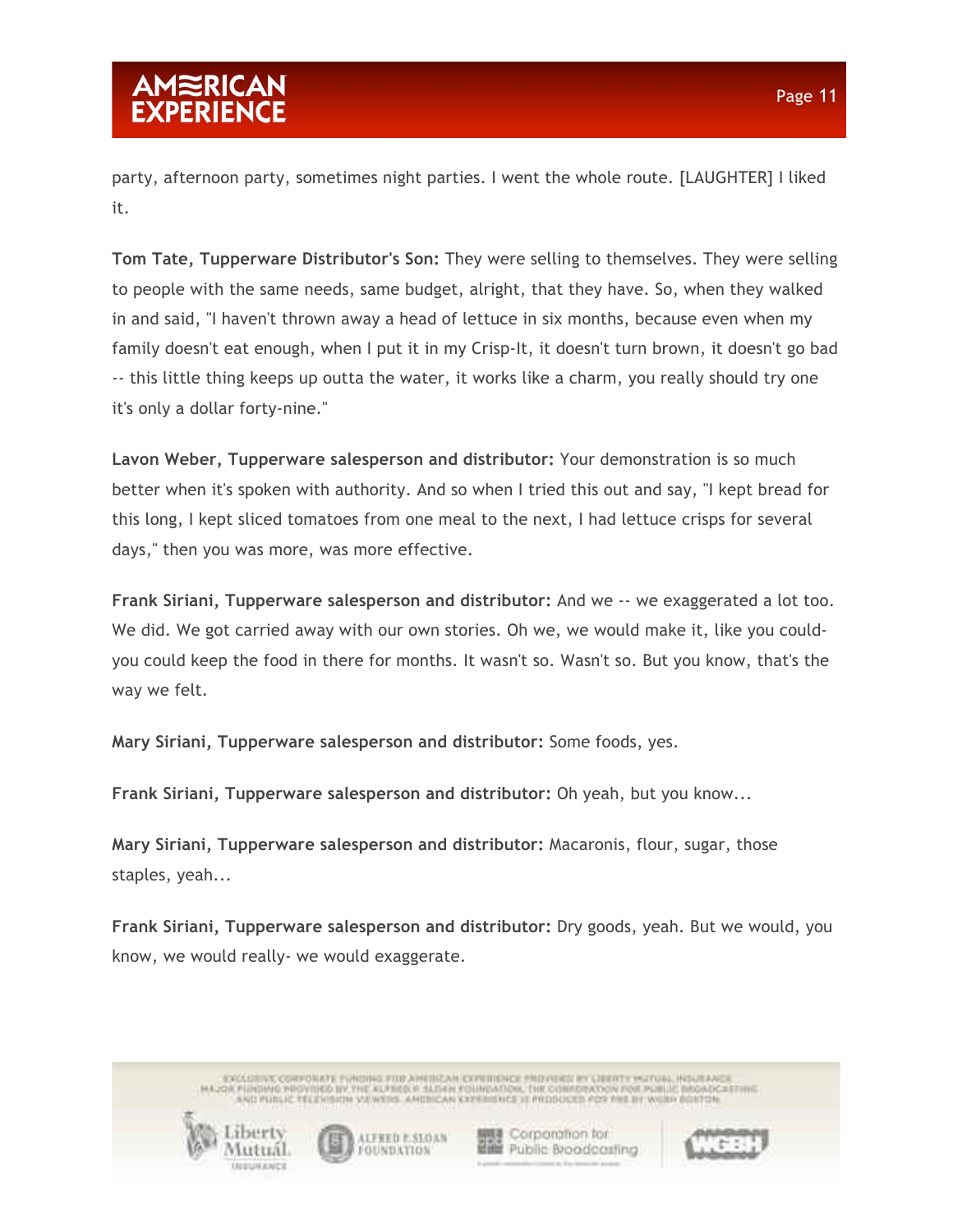**Narrator:** Brownie always said, "If we build the people, they'll build the business." Brownie traveled all over the country, one hundred and fifty thousand miles a year, to visit her growing sales force. She loved them, and they idolized her. She even gave away the clothes she wore as prizes.

**Anna Tate, Stanley Home Products salesperson and Tupperware salesperson:** She would just right on the stage, just almost like she suddenly thought of something, like, "This -- do you like this outfit? Well, I'll tell you what. Whichever one of you does so-and-so, you can have this outfit."

**Charles McBurney, Tupperware staff:** She got every distributor's sales figures every day, every day... I guess all of them promoted to manager got a note, hand written, from Brownie Wise.

**Narrator:** Brownie used everything she could to motivate her growing network of dealers.

**Jean Conlogue, Stanley Home Products salesperson and Tupperware distributor:** To stand up in front of a group and have that wonderful magical sound of applause, oh hey, they'd do anything for that.

**Narrator:** She rolled out the red carpet for the stars of her sales force, and she made sure they were featured front and center each month in *Tupperware Sparks.* A mention was good, but a photo with Brownie was the best.

**Pat Tahaney, Tupperware Staff, PR:** Most people only had their name in the paper when they graduated from high school or when they got married, or when they'd die. And I think that she drew on all aspects of that to- to create a feeling in these people that they were a queen, that they were special, that they were somebody different.

**Narrator:** Brownie sent a small army of Tupperware ladies out across the country, recruiting more dealers.

ENCEDITIVE CORPONATE FUNDING FOR AMERICAN CONDITIONS FROVIDICE INCLUSION POLITICS, INSURANCE AND PUBLIC TELEVISION VA WENS, ANDECAN EXPERIENCE II PRODUCED FOR THE BY WARM BOSTON

ALFRED E.SIX) UN

FOUNDATION

Laberty

Viutual

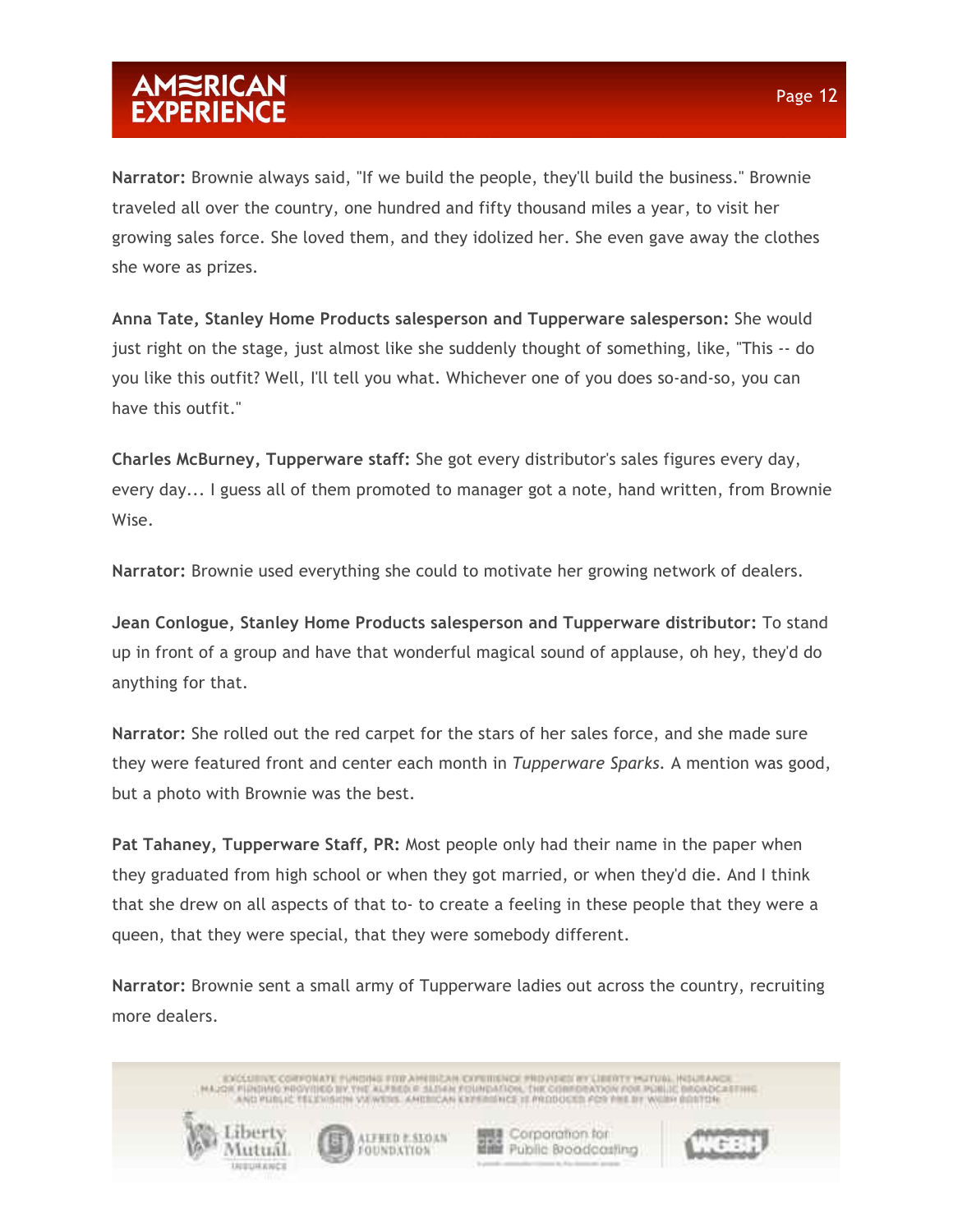**Anna Tate, Stanley Home Products salesperson and Tupperware distributor:** At a party, I'd see a lady who seemed to be very enthusiastic, she seemed to like people, she was a bubbly type of person. And I would say to her, "you know, I don't know if you've ever thought about doing any work outside your home, but you would be a terrific Tupperware lady."

**Jean Conlogue, Stanley Home Products salesperson and Tupperware distributor:** When we were recruiting people, we tried to, uh, fill a need for something that they wanted, like "I want new carpet," or "I want a new refrigerator." And then we would map out for them how many parties they would have to hold in order to get whatever it was that they wanted.

**Anna Tate, Stanley Home Products salesperson and Tupperware distributor:** And after the party's over, I'll take a little extra time with you, and I'll show you exactly what I sold. I will show you exactly what the Tupperware cost me, what the hostess gift cost, and you will see when I have it all on a piece of paper, exactly how much money you would have made if you had done what you saw me do.

**Claire Brooks, Tupperware salesperson and manager:** The type of lady that decides to sell Tupperware, I do not think there's a set type. Not by age or race or anything. I think it depends on who introduces them to it. I had a tendency to recruit, when I first started, more young people because I was young, and I had children. So I think you recruit someone like yourself.

**Brownie Wise:** Hello. This is Brownie. Will you do yourself and someone else a big favor? Take a little extra time this week, and call back on some of the people that you've talked to about being a Tupperware dealer.

**Mary Siriani, Tupperware salesperson and distributor:** She would say, now how many dealers have you recruited in a month, Mary?

> ENCEDITIVE CORPONATE FUNDING FOR AMERICAN CONDITIONS FROVIDICE INCLUSION POLITICS, INSURANCE AND PUBLIC TELEVISION VA WENS, ANDECAN EXPERIENCE II PRODUCED FOR THE BY WARM BOSTON



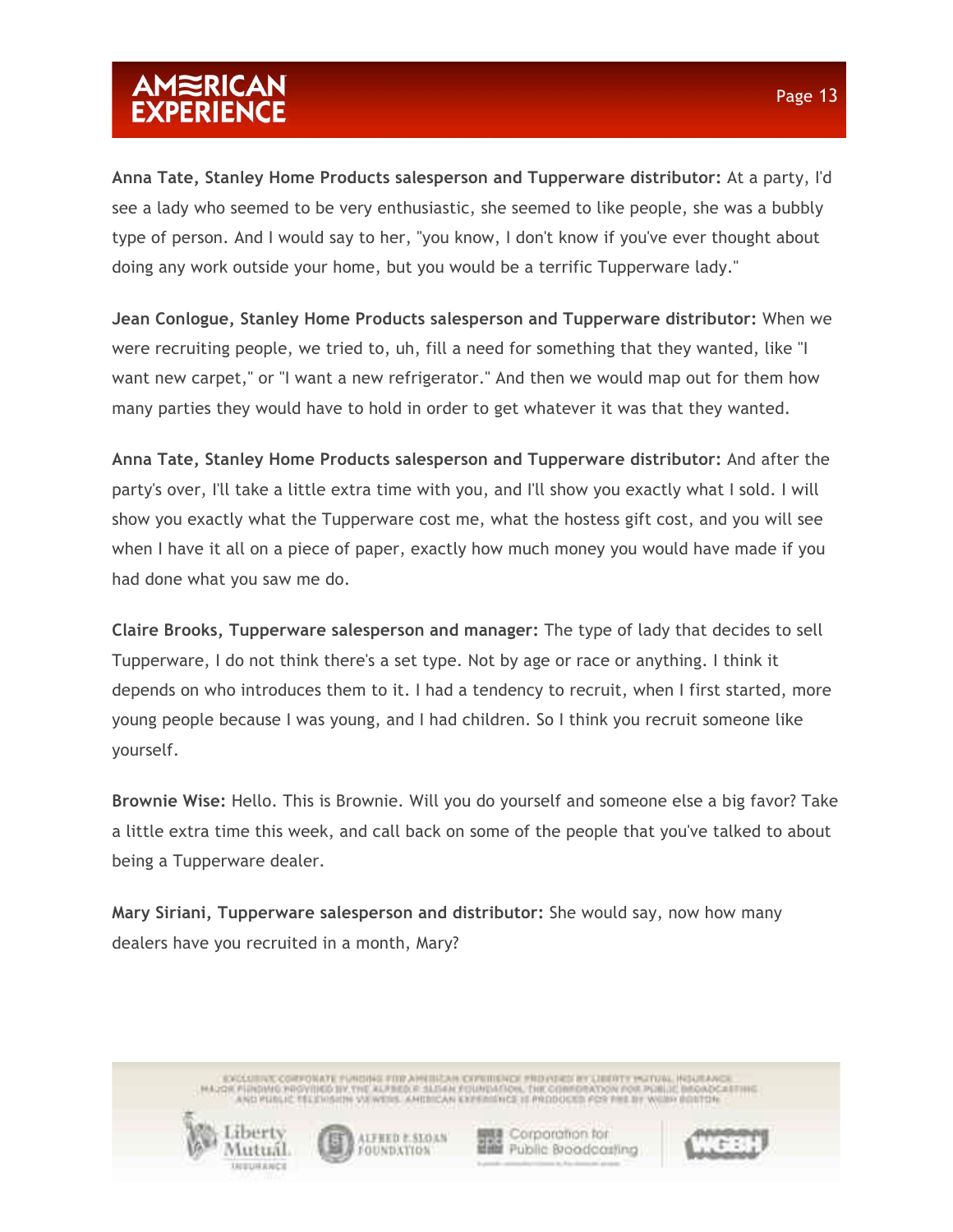**Brownie Wise:** Perhaps there is someone in your own family. Or a very close neighbor who needs the money that Tupperware can supply. Sometimes we overlook the prospects closest to home, you know.

**Mary Siriani, Tupperware salesperson and distributor:** She says "Wouldn't it be wonderful," and she squeezed your hand and said, "if it would be eight or ten? Wouldn't that be nice? Oh, and when I come up to, to your rally or whatever, I want you to tell me you did it." So I ran home --

**Frank Siriani, Tupperware salesperson and distributor:** And you did it.

**Mary Siriani, Tupperware salesperson and distributor:** -- and I did it.

**Irene Ellis, Tupperware salesperson and distributor:** When I first started, my husband was so against it, why he belonged to the Lion's Club and they had a "Wives' Evening" or something; anyway, he said, "Now whatever you do you better not be talkin' about Tupperware when you go there." And I said, "OK." So I filled a couple of two-ounce Midgets with water -- colored water -- took 'em with me, put 'em in my purse, and I accidentally turned my purse over and they rolled out. Everybody wanted to know what it was, so that was my chance, and I gave parties.

**Anna Tate, Stanley Home Products salesperson and Tupperware distributor:** I had to talk to the husband at some length to persuade him to let her come in -- just part-time -- just to make a little extra money. And I used to say, "You know, you bring in the bread. You're the breadwinner -- but she can bring in a little cake."

**Narrator:** Earl Tupper personally designed every new piece of Tupperware and sent prototypes to Florida.

> ENCEDITIVE CORPONATE FUNDING FOR AMERICAN CONDITIONS FROVIDICE INCLUSION POLITICS, INSURANCE AND PUBLIC TELEVISION VA WENS, ANDECAN EXPERIENCE II PRODUCED FOR THE BY WARM BOSTON



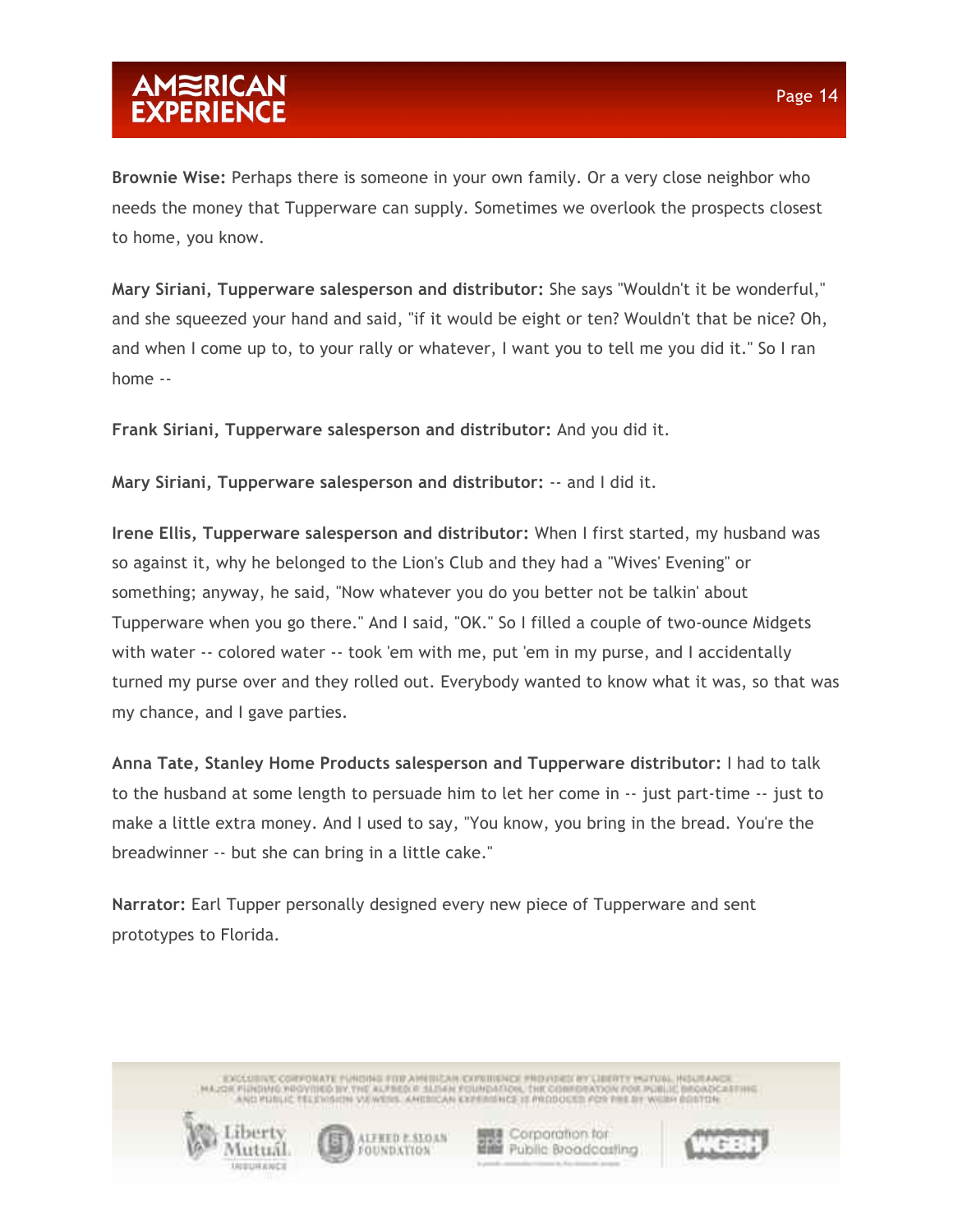opened by Elsie Mortland only."

**Gary McDonald, Tupperware staff:** He really kind of treasured the secrecy of what he was doing and how he was doing it.

**Narrator:** Earl felt his product should be able to sell itself, but the marketing experts were telling him something different. When he hired a fancy Madison Avenue firm to promote his growing company, they told him, "You've got three things going for you. A good marketing plan, a great product, but what's really unique is having a charismatic female executive. You should run with that." Earl resisted putting Brownie above his product.

**Gary McDonald, Tupperware staff:** Earl Tupper was not too sure in the beginning, but by the time Ruder and Finn got through all of the potential of Brownie being the peg for the stories, he was buying into that. And so we made Brownie the queen of the universe, and indeed, as far as our people were concerned, she was.

**Narrator:** In 1954 Brownie brought the Tupperware dealers and managers to headquarters for the first Tupperware Jubilee, a four-day extravaganza designed to build the loyalty of the Tupperware ladies.

**Tupperware Jubilee Footage:** I hadn't realized there were so many people in the Tupperware family. And to think there are more than ten thousand others who could not be here. It's just like a family reunion, and with so many brothers and sisters.

**Narrator:** The staff decided Jubilee should have a theme. The first was the Gold Rush.

**Tupperware Jubilee Footage:** Six hundred shovels on an acre of ground. And do we have fun! Watches, diamond rings, mink coats, television sets! We really strike gold!

> ENCEDITIVE CORPONATE FUNDING FOR AMERICAN CONDITIONS FROVIDICE INCLUSION POLITICS, INSURANCE AND PUBLIC TELEVISION VA WENS, AMERICAN EXPERIENCE III PRODUCED FOR THE BY WARM BOSTON



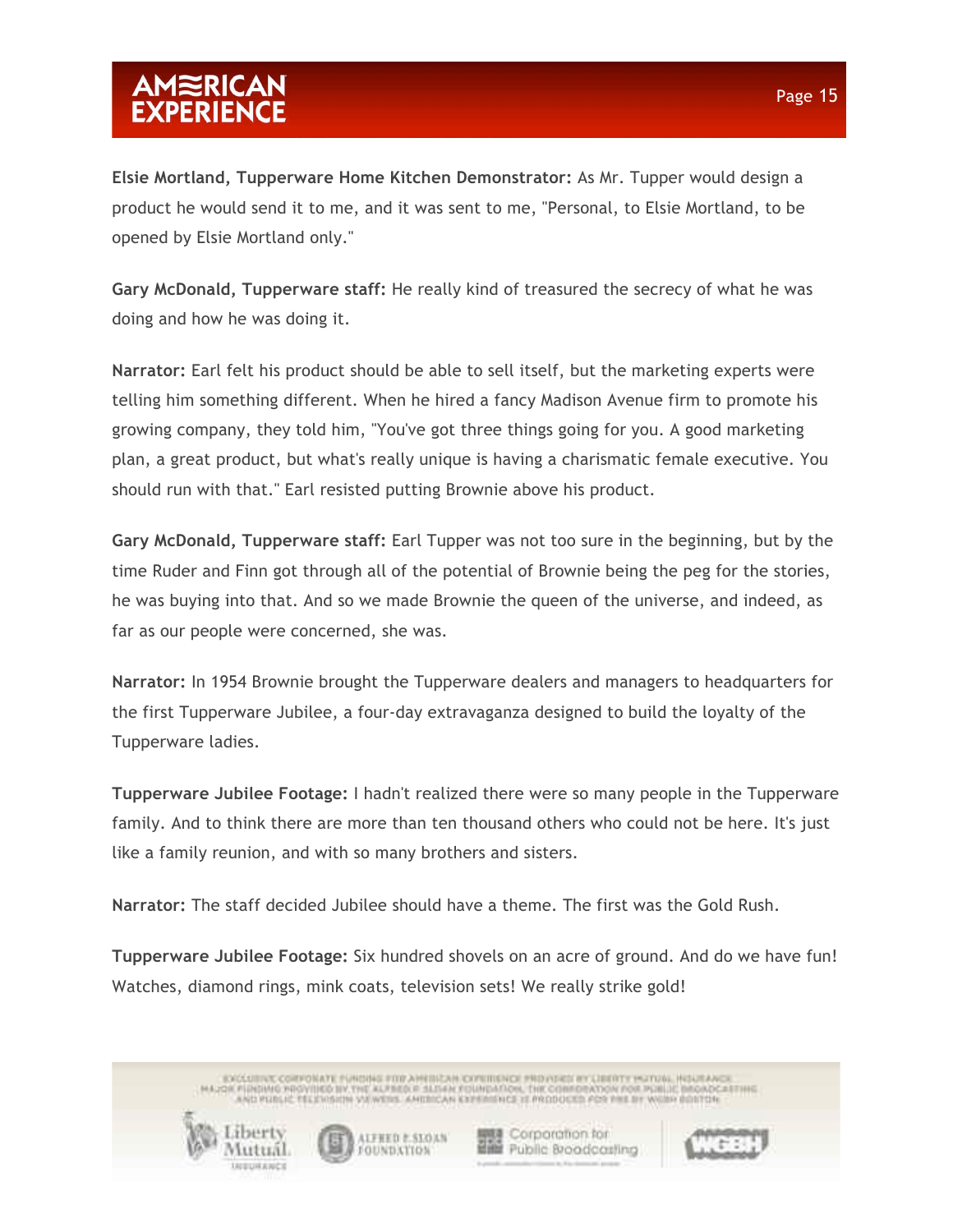**Mary Siriani, Tupperware salesperson and distributor:** I was so excited. I got on that shovel and I dug up that dirt and I hit a box and I pulled the box out of the ground, opened it up, and it was a double boiler, an Echo cookware. And I still have that from all those years.

**Frank Siriani, Tupperware salesperson and distributor:** We still have it.

**Mary Siriani, Tupperware salesperson and distributor:** I just saved that little double boiler with the cover. I thought it was wonderful.

**Narrator:** Even though Tupperware was still a small company, its publicity efforts began to pay off.

**Tupperware Jubilee Footage:** Those photographers, they're from *Life Magazine* and *Business Week.*

**Charles McBurney, Tupperware Staff:** We had the people down from *Business Week* thinking, well, you know, we're going to get maybe a column, or a column and a half in *Business Week***,** because this is sort of unusual. And we wound up with the cover. For the first time in the magazine's history, a woman on the cover. And naming her Businesswoman of the Year, well, you know, we were kind of happy.

**Narrator:** It was working -- even better than they had hoped: the product, the plan, and the person.

Brownie had turned the stereotype of the suede shoed, door-to-door salesman into a woman - - in heels, no less.

**Jean Conlogue, Stanley Home Products salesperson and Tupperware distributor:** Our managers, when they got promoted, they were told that they were to wear a hat and wear gloves when they went recruiting, on their recruiting calls. And heels. Heels, yes. And hose, because some of them were running around without hose on.

> ENCEDITIVE CORPONATE FUNDING FOR AMERICAN CONDITIONS FROVIDICE INCLUSION POLITICS, INSURANCE AND PUBLIC TELEVISION VA WENS, AMERICAN EXPERIENCE III PRODUCED FOR THE BY WARM BOSTON

> > ALFRED E.SIX) UN

FOUNDATION

**関連 Corporation for** 

**Hill Public Broodcosting** 

Labert

Viutual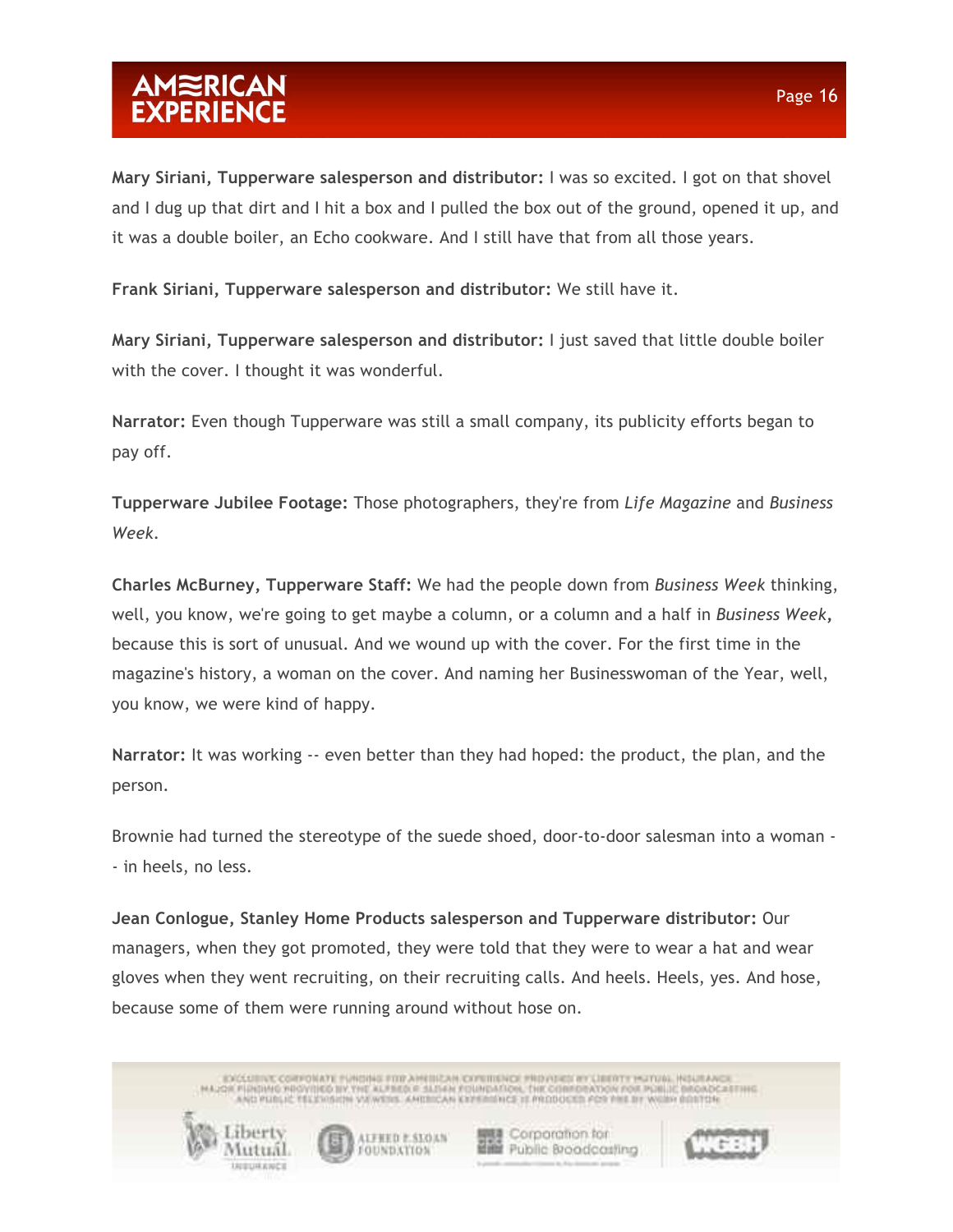**Claire Brooks, Tupperware salesperson and manager:** It was a very privileged job. And sellin' had been denoted back in the fifties and sixties like a hustle. And Tupperware moved us up to being a lady.

**Lavon Weber, Tupperware salesperson and distributor:** All this was really uptown. And if you ever won a trip with Tupperware, you were just treated like royalty, you know.

**Narrator:** Women who'd worked in factories were now Tupperware ladies, dressed in white gloves and hats. As the company grew, so did the dealers' enthusiasm.

**Tupperware Jubilee, people singing:** I've got that Tupper feeling up in my head, deep in my heart, down in my toes. I've got that Tupper feeling all over me, all over me to stay. Yeah!!

**Narrator:** Jubilees got more elaborate, and Brownie and her staff borrowed without apology from TV game shows...

**Queen For A Day Footage:** Would YOU like to be Queen For A Day!

**Narrator:** ...from beauty pageants... the movies...

**Tupperware Jubilee Footage:** What is this? The cavalry supply train frightens the Indians off and drops gifts for the second category of Tupperware sales people.

**Narrator:** ...children's fairy tales...

**Tupperware Jubilee Footage:** Trumpets herald the caliph's captains as they charm a giant cobra into a hypnotic state, removing another obstacle to the city of riches.

**Narrator:** She'd try anything, and intuitively, she understood what would work.

**Gary McDonald, Tupperware staff:** Earl Tupper never showed up at a Jubilee... He did not want to be in the limelight. He was invited, but, no...

ENCEDITIVE CORPONATE FUNDING FOR AMERICAN CONDITIONS FROVIDICE INCLUSION POLITICS, INSURANCE AND PUBLIC TELEVISION VA WENS, AMERICAN EXPERIENCE III PRODUCED FOR THE BY WARM BOSTON Labert **関連 Corporation for** ALFRED E.SIX) UN **Hill Public Broodcosting** Viutual FOUNDATION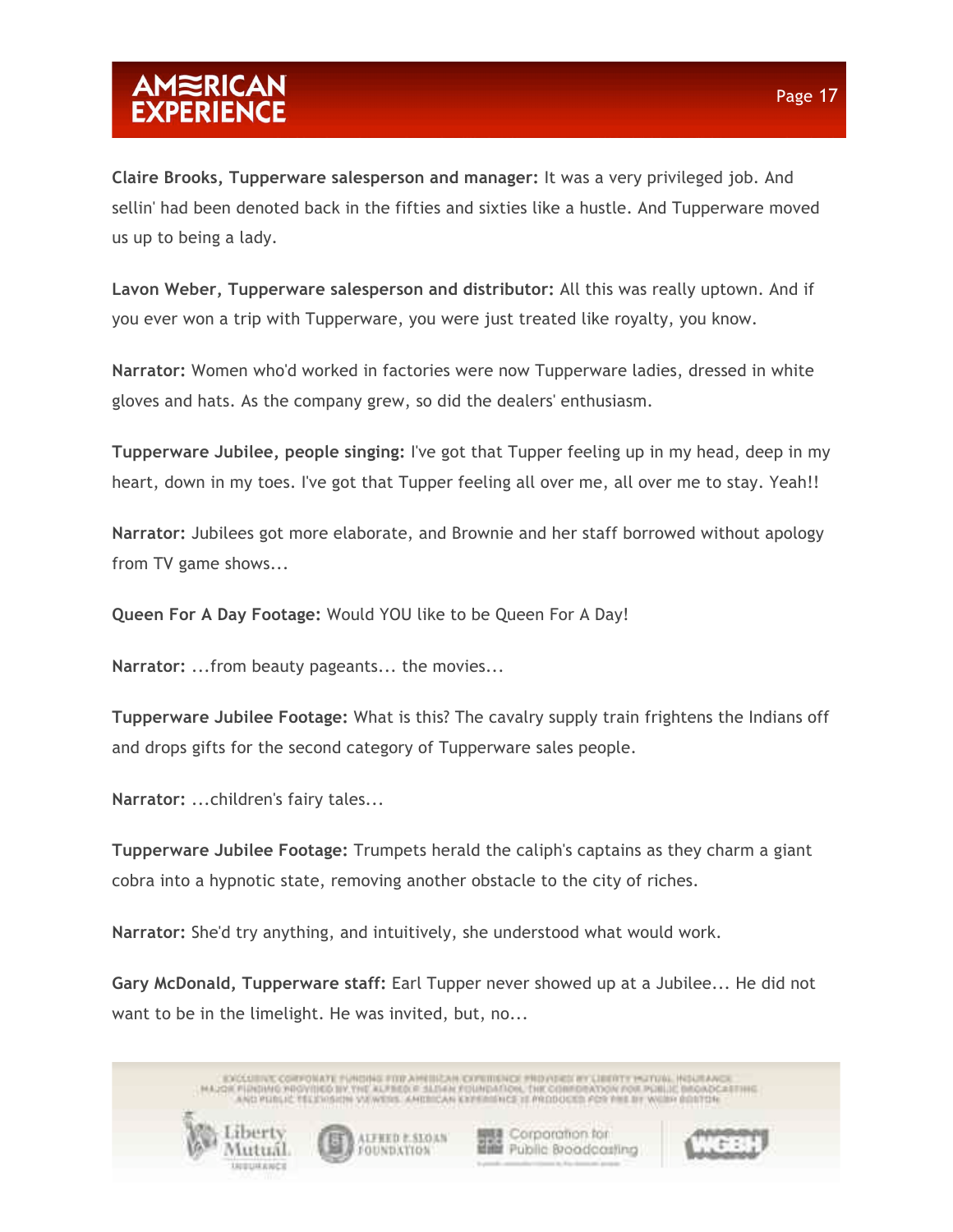**Kenneth McFarland, Sales Consultant, General Motors, archival footage :** I'll make you a deal: if you sell Tupperware with your left hand and sell America with your right hand you will sell more Tupperware with your left hand than you ever sold with both hands, before.

**Tupperware Jubilee Footage:** Business sessions such as these occupied more than half of Jubilleers' time.

**Frank Siriani, Tupperware salesperson and distributor:** They actually had homework that they had to do and there were tests that they took. At the end of every Jubilee there was a graduation. You got women that are in their 40s -- never graduated high school -- coming across this stage.

**Anna Tate, Stanley Home Products salesperson and Tupperware distributor:** And it must seem corny, but I can tell you we were very proud to walk across that stage. And I can remember the year that I was at a seminar and I was valedictorian, and I had to leave the last line off my speech -- I was about to cry. It was very important. And it was to everybody. I get choked up. [LAUGHTER] But that's just the way it was and it's meant an awful lot to thousands and thousands of women who were able to go out and make a good living for themselves and their family that never dreamed that it would turn out that way.

**Narrator:** The most successful Tupperware ladies were moving up the ranks. In 1951, there were only eight distributors. By 1956, there were more than one hundred distributor couples selling Tupperware in every part of the country. Some even made millions.

**Sylvia Boyd, Tupperware salesperson and distributor:** So when I had six people, and a datebook with four to, um, three to five parties a week in it, I could be promoted from dealer to manager. As a manager I got this added commission, on my team, my unit, and I'd help them and train them, and motivated them and got them to sales rallies. And then from that point, to move up to distributor, that was a longer haul. I really had to be one of the top managers in the country, and that wasn't easy.

> ENCEDITIVE CORPONATE FUNDING FOR AMERICAN CONDITIONS FROVIDICE INCLUSION POLITICS, INSURANCE AND PUBLIC TELEVISION VA WENS, AMERICAN EXPERIENCE III PRODUCED FOR THE BY WARM BOSTON

ALFRED E.SIX) UN FOUNDATION

Labert

Viutual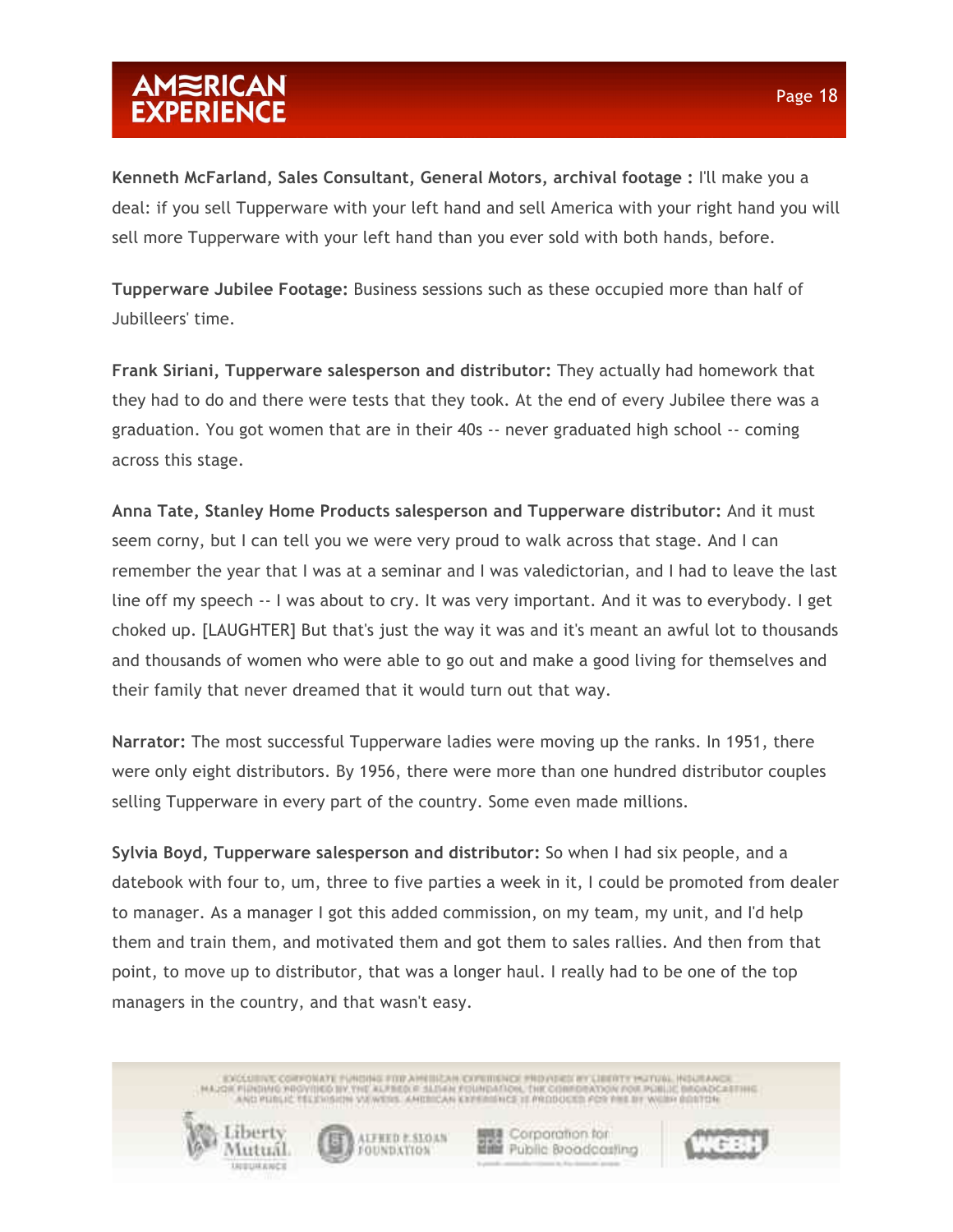**Narrator:** Brownie and her staff believed it was ideal for two people to run a distributorship: one to oversee sales and one to manage the warehouse. Brownie made the distributorship offer to top managers AND their husbands. Saying yes meant the husband gave up his job and joined his wife in Tupperware.

**Lorna Boyd, Tupperware distributor's daughter:** I remember the stories of my grandparents, uh, disapproving of the move. I know that all of my Dad's friends disapproved of his giving up these, the uh, fireman position, um, for this risky thing nobody had ever heard of before.

**Narrator:** It also meant moving wherever Tupperware needed a distributor.

**Jon Boyd, Tupperware distributor:** Well we were so excited about going to be distributors, it was incredible! "Fort Wayne, Indiana. Where's Fort Wayne, Indiana?" We had no idea.

**Jean Conlogue, Stanley Home Products salesperson and Tupperware distributor:** So when we left for St. Louis, uh, we had my two boys from a previous marriage, Michael and Patrick, and our dog Blondie. We bought a brand new Mercury station wagon. Oh, that was a gorgeous car, wood on the side, leather interior, and we took off for St. Louis.

**Lavon Weber, Tupperware salesperson and distributor:** Moving into Wichita was an experience. I stayed lost most of the time. Bob would have to lead me to my parties sometimes, and then I usually could get back home.

**Sylvia Boyd, Tupperware salesperson and distributor:** Our arrival into Indiana, we always said we must've come in the back way, I'm not sure. I just couldn't believe what I was seeing, and I thought, "My gosh, how are we ever going to sell Tupperware, they all must be a hundred years old in this city." And it was just really... got me scared. After a couple of blocks I started crying. And I thought, "Oh my Mother was right, we should've never done this."

**Narrator:** Brownie understood the problems these young distributor couples faced.

ALFRED E.SIX) UN

FOUNDATION

Laberty

Viutual

ENCEDITIVE CORPONATE FUNDING FOR AMERICAN CONDITIONS FROVIDICE INCLUSION POLITICS, INSURANCE AND PUBLIC TELEVISION VA WENS, AMERICAN EXPERIENCE III PRODUCED FOR THE BY WARM BOSTON

**関連 Corporation for** 

**Hill Public Broodcosting**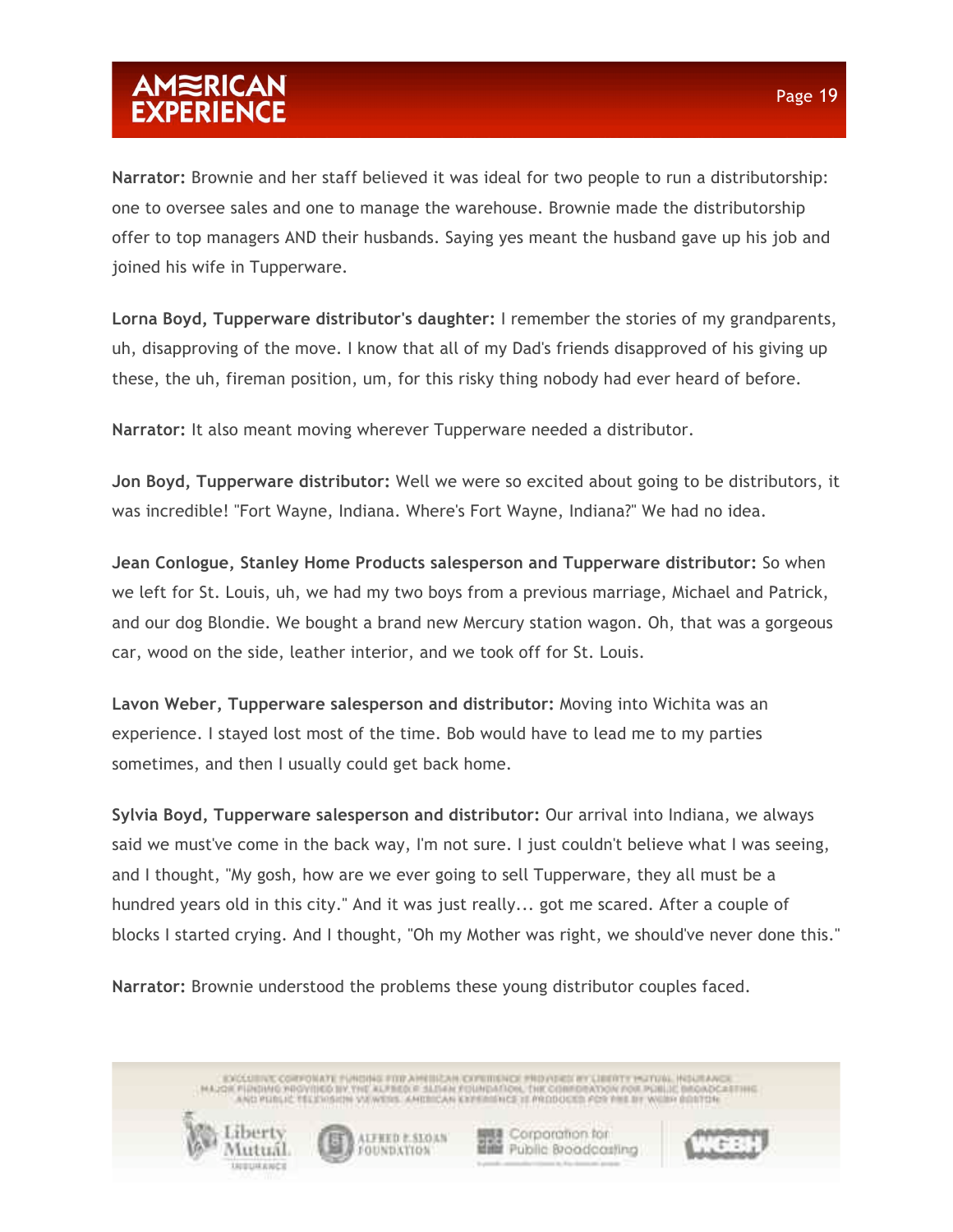**Brownie Wise, Correspondence:** Success rarely comes overnight. This is when the husband begins to think back to the time when he had that steady job. And her tension increases.

**Sylvia Boyd, Tupperware salesperson and distributor:** And we were all willing to move thousands of miles, our husbands quit their jobs. We just went out on a wing and a prayer.

**Narrator:** Every Monday morning distributors held sales rallies for their managers and dealers. On a local scale they imitated what Brownie did at Jubilee.

**Mary Siriani, Tupperware salesperson and distributor:** We gave all different hints and helps. How to speak on the phone, how to talk to people on the street, how to knock at a door. And all these hints were incorporated at your sales rally. And they were looking for knowledge. How do I get better? How could I sell more? How do I say it to sound better?

**Lorna Boyd, Tupperware distributors' daughter:** At our rallies my father would always dress up as the Tupperware Lady. And it was this kinda yellow gingham dress with a pinafore and a wig with pigtails. And, I don't know, you know, part of, maybe it's some dark thing about how people like to see men dressed up as girls. It runs through Tupperware and the whole idea of the Tupperware Lady, um, was handed down to my generation and my husband picked up that and did that for a while.

**Sylvia Boyd, Tupperware salesperson and distributor:** And his outfit, he had one Carmen Miranda outfit with great big, colored bulbous earrings and these big beads and thongs with butterflies on them -- and all these outfits were outlandish, just outlandish.

**Jon Boyd, Tupperware distributor:** And fun.

**Tom Tate, Tupperware distributor's son:** It was fun -- I mean, it just seemed -- I was glad none of my college friends could see me doing this, but....

> ENCEDITIVE CORPONATE FUNDING FOR AMERICAN CONDITIONS FROVIDICE INCLUSION POLITICS, INSURANCE AND PUBLIC TELEVISION VALWERS. AMERICAN EXPERIENCE 12 PRODUCED PDR PHE BY WILDHI BOSTON





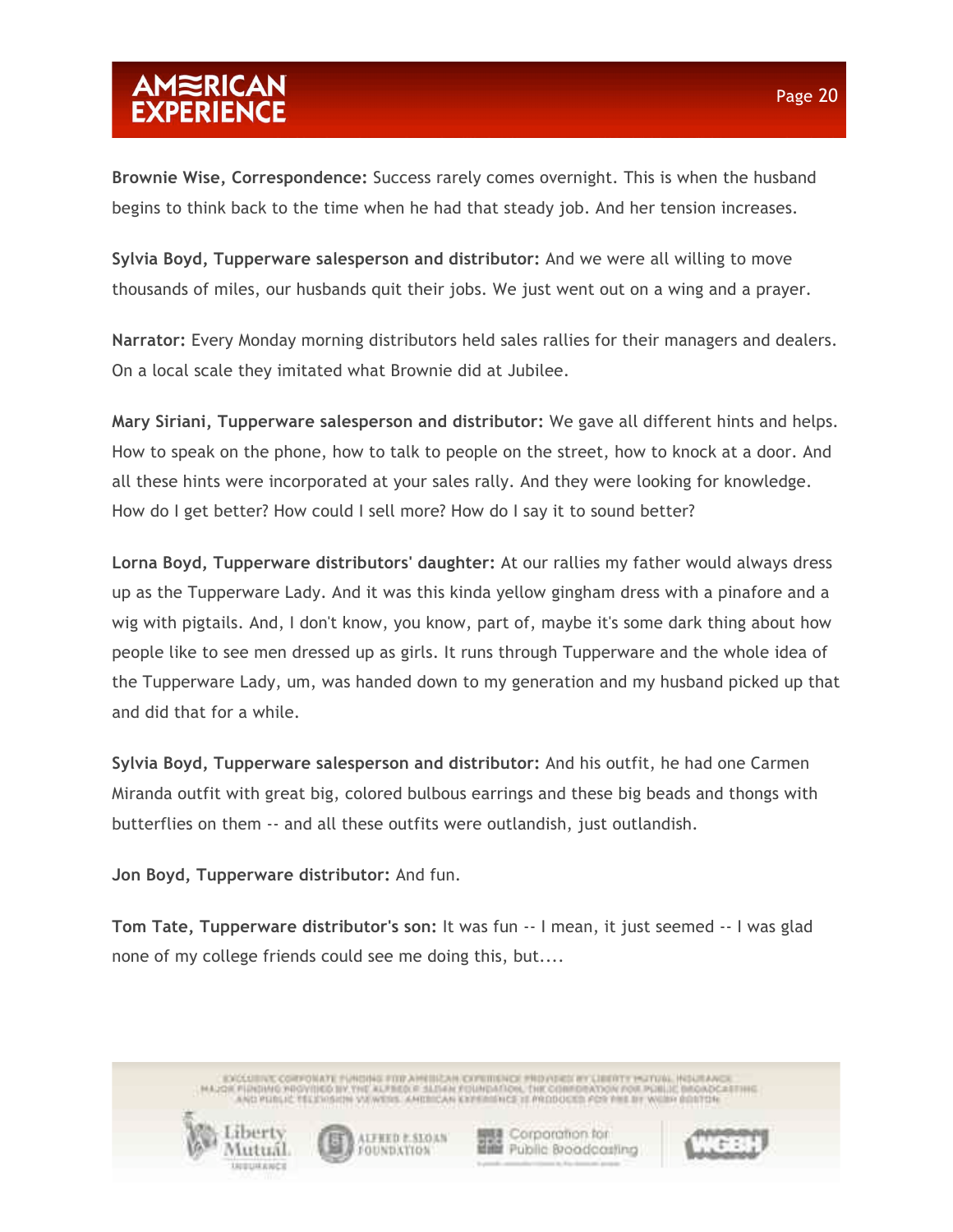**Narrator:** Tupperware, a company built by women, was ultimately run by men. Even Brownie surrounded herself with men.

**Anna Tate, Stanley Home Products salesperson and Tupperware distributor:** In an interview that was done for the *Cosmopolitan* Magazine, the reporter asked her why she didn't have any women on her staff, and she said, "If there's going to be a prima donna on this staff, I'm it and the only one."

**Lorna Boyd, Tupperware distributors' daughter:** Uh, Tupperware was such a woman's company. Um, right from the bottom to just about the top, [laugh] and then suddenly, magically, it wasn't a woman's company anymore. All the executives were male. And, um, it was at the distributor level, I think, where it became the man and the woman working together, and then suddenly the next step was a man's step.

**Tom Damigella, Jr., Tupperware distributors' son:** Yeah, the next step after being a successful distributor is to, for some, they would say, okay, can I get on staff, can I be a regional? That's a- it was a very showy position in the company, there was like only ten or eleven of them.

**Jean Conlogue, Stanley Home Products salesperson and Tupperware distributor:** It was very hard on marriages when the guys were promoted and given the title, and the girls were told that they were going to work with their husbands and then all of a sudden they were pushed out.

**Tom Tate, Tupperware distributor's son:** I think Brownie surrounded herself with guys on the staff because that was the way it was done. Major corporations were run by men. She was not the trailblazer that you would think, inasmuch as it was not an all-girl band here. I mean, she was realistic enough to know that at some level, bankers don't talk to women.

**Narrator:** Brownie lived in the spotlight.

**Libert** 

Viutual

ENCEDITIVE CORPONATE FUNDING FOR AMERICAN CONDITIONS FROVIDICE INCLUSION POLITICS, INSURANCE AND PUBLIC TELEVISION VA WENS, AMERICAN EXPERIENCE III PRODUCED FOR THE BY WARM BOSTON

ALFRED E.SIX) UN

FOUNDATION

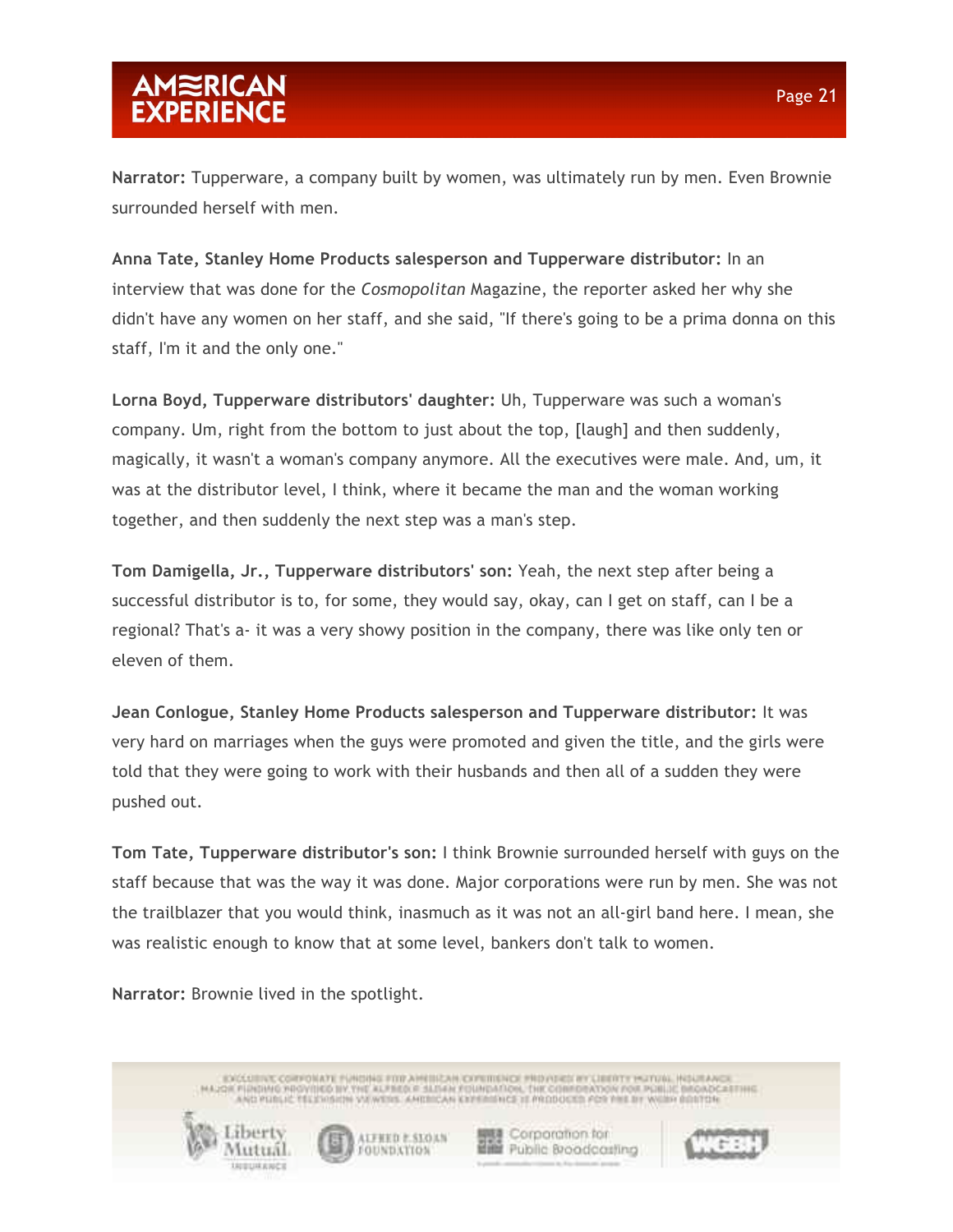**Charles McBurney, Tupperware staff:** Brownie Wise became Tupperware, and Tupperware became Brownie Wise. They were almost synonymous.

**Jean Conlogue, Stanley Home Products salesperson and Tupperware distributor:** They say you should never believe your own press notices? Well, she began to believe hers. And, uh, it made her feel that she was, uh, irreplaceable.

**Narrator:** Being in the spotlight full-time began to take its toll on Brownie. The company's success put more demands on her. The growing number of sales people all wanted her attention. She was pulled in different directions, and she was exhausted.

**Elsie Mortland, Tupperware Home Kitchen demonstrator:** Yes, I remember she went to the Mayo Clinic. And she was very disappointed that they couldn't find anything wrong with her.

**Anna Tate, Stanley Home Products salesperson and Tupperware distributor:** You see, I really don't believe that I know of any - any friends of hers. I don't remember her having any personal friends. I think her whole life was the business.

**Jerry Wise, Brownie's son:** She had a typewriter on her bed. And she'd wake up in the middle of the night and scribble down ideas about the business. Oh yeah, most people had no idea what full time meant to Brownie Wise.

**Narrator:** In 1957, Brownie's dealer force was so successful, they were selling more than Earl's factories could produce. When Brownie demanded that Earl keep up, he was more than a little annoyed. Small disagreements between them escalated quickly.

**Earl Tupper, Correspondence:** Dear Mrs. Wise. Sales management means sales management, and not just sales. The manufacturer isn't in the business for the benefit of the Sales Department. Very Truly Yours, Earl S. Tupper, President.

> ENCEDITIVE CORPONATE FUNDING FOR AMERICAN CONDITIONS FROVIDICE INCLUSION POLITICS, INSURANCE AND PUBLIC TELEVISION VALWERS. AMERICAN EXPERIENCE 12 PRODUCED PDR PHE BY WILDHI BOSTON





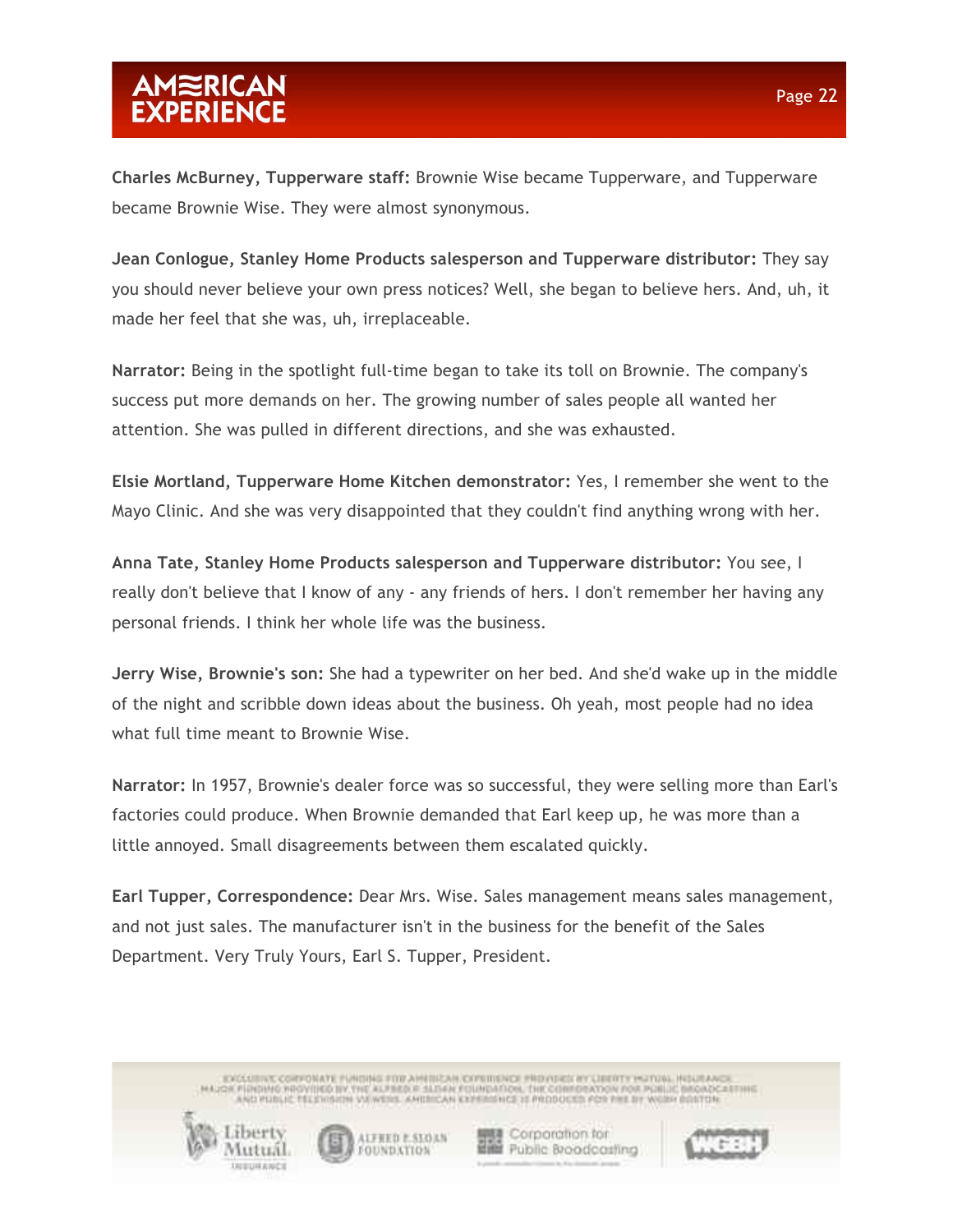**Brownie Wise, Correspondence:** Your comment that the sales were wild, uncontrolled consumer demand seemed inappropriate. Most manufacturers would welcome wild consumer demand.

**Narrator:** At the 1957 Jubilee, Tupperware's rank and file were oblivious to the storm clouds gathering over the company.

**Tupperware Jubilee Footage, Narrator:** Yes, this is Jubilee 1957, the Tupperware Homecoming Jubilee, called by many the most unusual sales convention in the world.

**Earl Tupper, Correspondence:** Dear Brownie. I believe a lot of our business problems could be solved if you would just keep me informed. You don't have any business secrets from me.

**Tupperware Jubilee Footage, Narrator:** Have you ever seen a million dollars worth of sales know-how? Here it is: Brownie Wise with some of the nation's foremost sales authorities.

**Brownie Wise, Correspondence:** Don't you realize that I would do nothing but write letters and memos if I had to put everything into writing? It used to be when I had something to discuss with you, I could pick up the telephone. I can't do that anymore, apparently. You have not chosen to talk to me.

**Tupperware Jubilee Footage, Narrator:** One of the speakers is Paul McAdam, who uses Brownie's book, *Best Wishes***,** as part of his talk.

**Narrator:** Earl was annoyed that Brownie hadn't asked his permission to give out copies of her book, a collection of her motivational talks.

**Brownie Wise, Correspondence:** Did you have in mind that I was planning to get rich on this book? If so, and it sounds that way, I'm surprised at you. Yes, I bought 6,000 books for THP without any OK. I also built the pavilion, designed and contracted for the lakes and the garden wall, etc. etc. without any OK. Let's see some OK's I got on other projects, shall we?

> ENCEDITIVE CORPONATE FUNDING FOR AMERICAN CONDITIONS FROVIDICE INCLUSION POLITICS, INSURANCE AND PUBLIC TELEVISION VALWERS. AMERICAN EXPERIENCE 12 PRODUCED PDR PHE BY WILDHI BOSTON

> > ALFRED E.SIX) UN

FOUNDATION

12191111

Viutual

**関連 Corporation for** 

**Hill Public Broodcosting**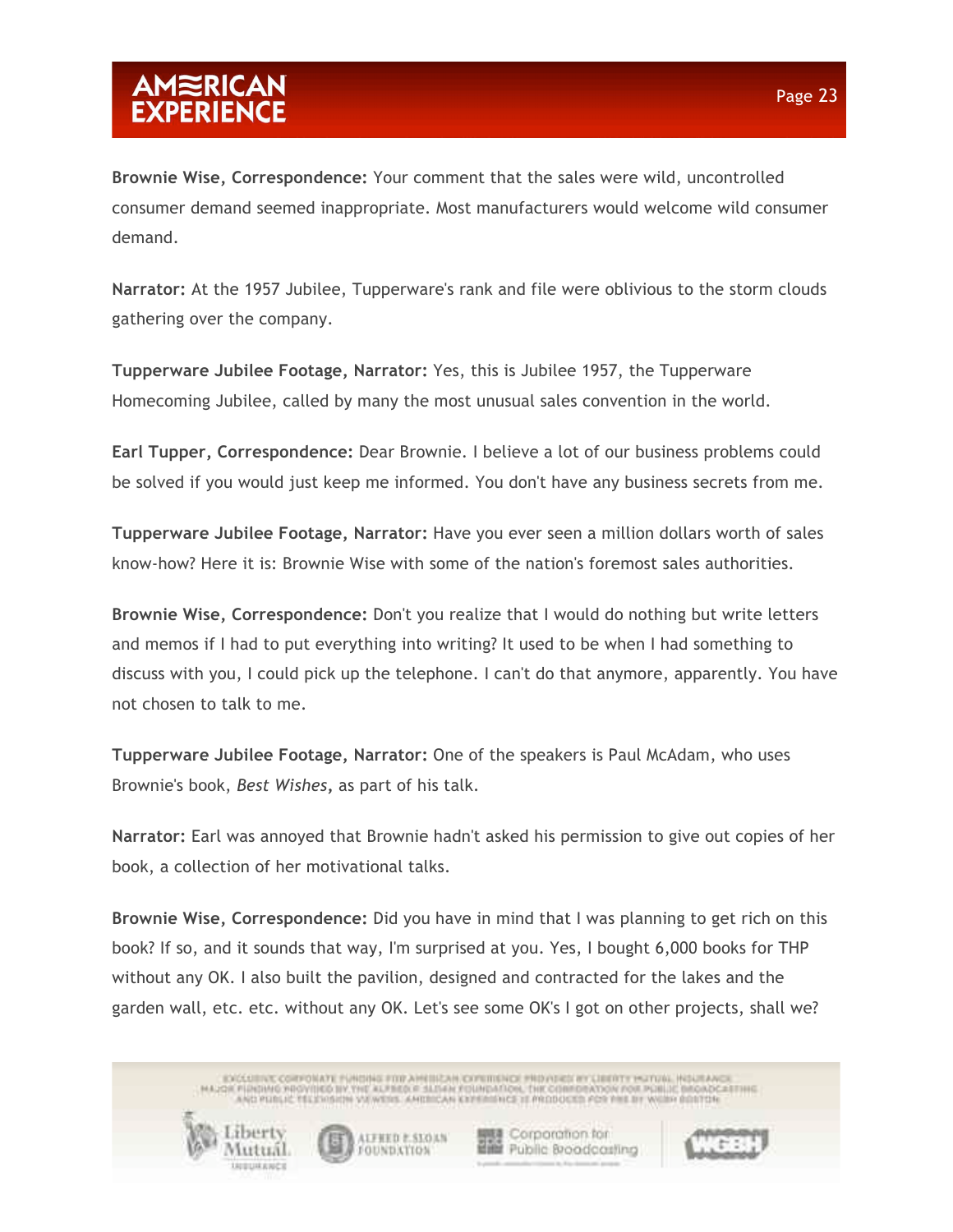**Narrator:** Tupperware projected its sales would reach a hundred million dollars. Several bigger businesses approached Earl wanting to buy the company, which he owned outright. He considered cashing out.

**Charles McBurney, Tupperware staff:** He wanted to sell the company. And he felt he couldn't sell it with a woman the head of it, and certainly a woman with such great power over the whole system, over the whole organization.

**Narrator:** After almost seven years together, the relationship between Earl and Brownie neared the breaking point. Just before Christmas 1957, he raised questions about her expenses for jubilees, prizes, clothing, and landscaping.

**Anna Tate, Stanley Home Products salesperson and Tupperware distributor:** I think she made a mistake in her figures that last year, and this was one of the things. She would not take her books up to Rhode Island.

**Narrator:** Earl ordered Brownie to bring the books, immediately, to New England. She refused, claiming she was ill.

**Earl Tupper, Correspondence:** Personal. Dear Brownie. From your recent conduct, you seem to resist coming up here. There can be no justification for refusal or unreasonable delay, since I'm President of the Corporation. Sincerely, Earl S. Tupper. P.S. Let's go for a Happy New Year!

**Brownie Wise, Correspondence:** In what way have I not carried out your wishes? Believe me, if I haven't, it's because I haven't been able to find out what your wishes are. Because I have certainly never been secretive with you about what's going on.

**Narrator:** On January 28, 1958, Earl finally got on a plane and flew to Florida.

ENCEDITIVE CORPONATE FUNDING FOR AMERICAN CONDITIONS FROVIDICE INCLUSION POLITICS, INSURANCE AND PUBLIC TELEVISION VALWERS. AMERICAN EXPERIENCE 12 PRODUCED PDR PHE BY WILDHI BOSTON



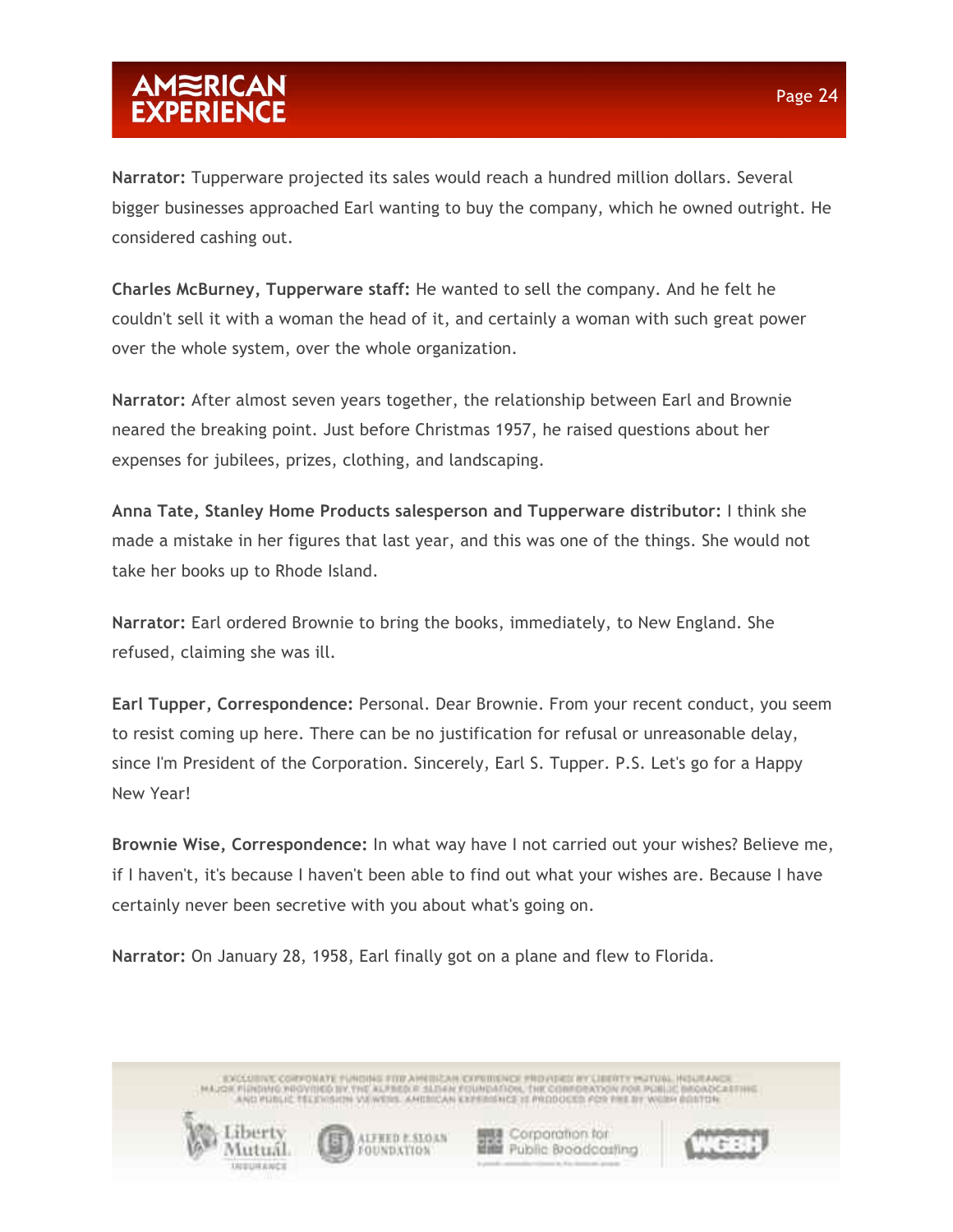# AMWRICAN<br>EXPERIENCE

**Montie Thayer, Brownie's cousin:** I didn't know that she was fired. She told me that she fell and hurt herself, and that she wasn't able to work anymore.

**Charles McBurney, Tupperware staff:** She told me what had happened. "Tupper said I'm fired. You know, there goes my life. I'm through with life."

**Gary McDonald, Tupperware staff:** He did not want to give her anything. And I was very vocal and said, "Well, that's just not right." And that's when he came up with the \$35,000.

**Charles McBurney, Tupperware staff:** She didn't have a contract. No employment contract.

**Frank Siriani, Tupperware salesperson and distributor:** And the clothes that she wore. She never owned those clothes. That's what we, we were told. She didn't even own, she didn't own nothing!

**Li Walker, Tupperware salesperson and distributor:** She kind of, just sort of like, disappeared. And then people ask questions, but then nobody really gives you an answer, you know.

**Sylvia Boyd, Tupperware salesperson and distributor:** It was, I thought, too sudden for her to have quit or retired. So I assumed something had gone awry. She was the queen, you know. And all of a sudden, the queen was gone.

**Narrator:** That summer, Tupperware put on its first Jubilee without Brownie. This one had a pirate theme.

**Tupperware Jubilee Footage, Narrator:** Official uniform is eye patches, bandanas, and cutlasses. And new things in Tupperware are shown by Gary McDonald. Here's the new brush comb! [APPLAUSE]

> ENCEDITIVE CORPONATE FUNDING FOR AMERICAN CONDITIONS FROVIDICE INCLUSION POLITICS, INSURANCE AND PUBLIC TELEVISION VA WENS, AMERICAN EXPERIENCE III PRODUCED FOR THE BY WARM BOSTON





■ Corporation for **Mills** Public Broadcasting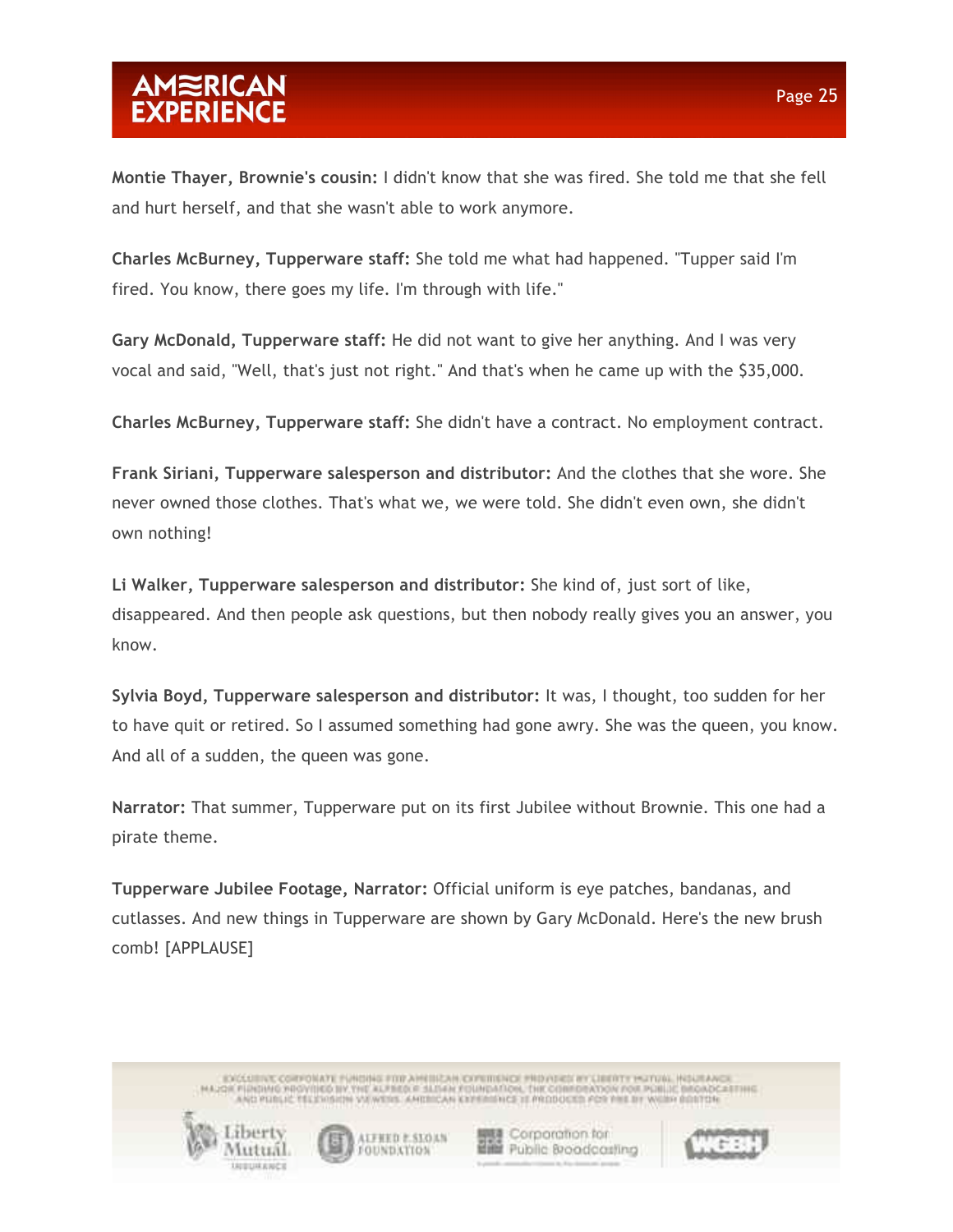**Narrator:** Three months before Jubilee, Brownie had started a new home party company, Cinderella Cosmetics.

**Tony Ponticelli, Tupperware Staff:** We had our cream of Tupperware at this particular Jubilee. We were worrying whether or not she would romance them over into Cinderella.

**Gary McDonald, Tupperware staff:** They had a double-page ad in the Kissimmee Newspaper, announcing the launch of Cinderella Cosmetics with Brownie Wise, uh, the famous Brownie Wise, as the president of the company.

**Narrator:** In the ad, Brownie invited the Tupperware dealers to come learn about her new business, Cinderella.

Gary McDonald and Hamer Wilson, Brownie's former chief lieutenants, were now in charge. No one knew what would happen next.

**Pat Tahaney, Tupperware staff:** And I believe that leadership prevailed. Hamer made a very wise decision. He said, "you know, rather than try to hide this or bury it, why don't we just face it head on. And, in fact, I'll tell you what," and he turned to me and he said, "Pat, why don't you go down to the Sentinel and see if you can buy about two thousand copies of this paper? And he said, we'll just pass them out." And he made it very clear that anybody in that audience, and I can hear that speech even today, that anybody in the audience, anybody out there that would like to get up and go out the door and go with Brownie Wise's new organization, please feel free to do it. And not a soul, not a soul stood up and walked out that door.

**Tony Ponticelli, Tupperware staff:** And, uh, I think that was her downfall. She was an idol on a pedestal. From that day on, she fell off of that pedestal.

> ENCEDITIVE CORPONATE FUNDING FOR AMERICAN CONDITIONS FROVIDICE INCLUSION POLITICS, INSURANCE AND PUBLIC TELEVISION VALWERS. AMERICAN EXPERIENCE 12 PRODUCED PDR PHE BY WILDHI BOSTON



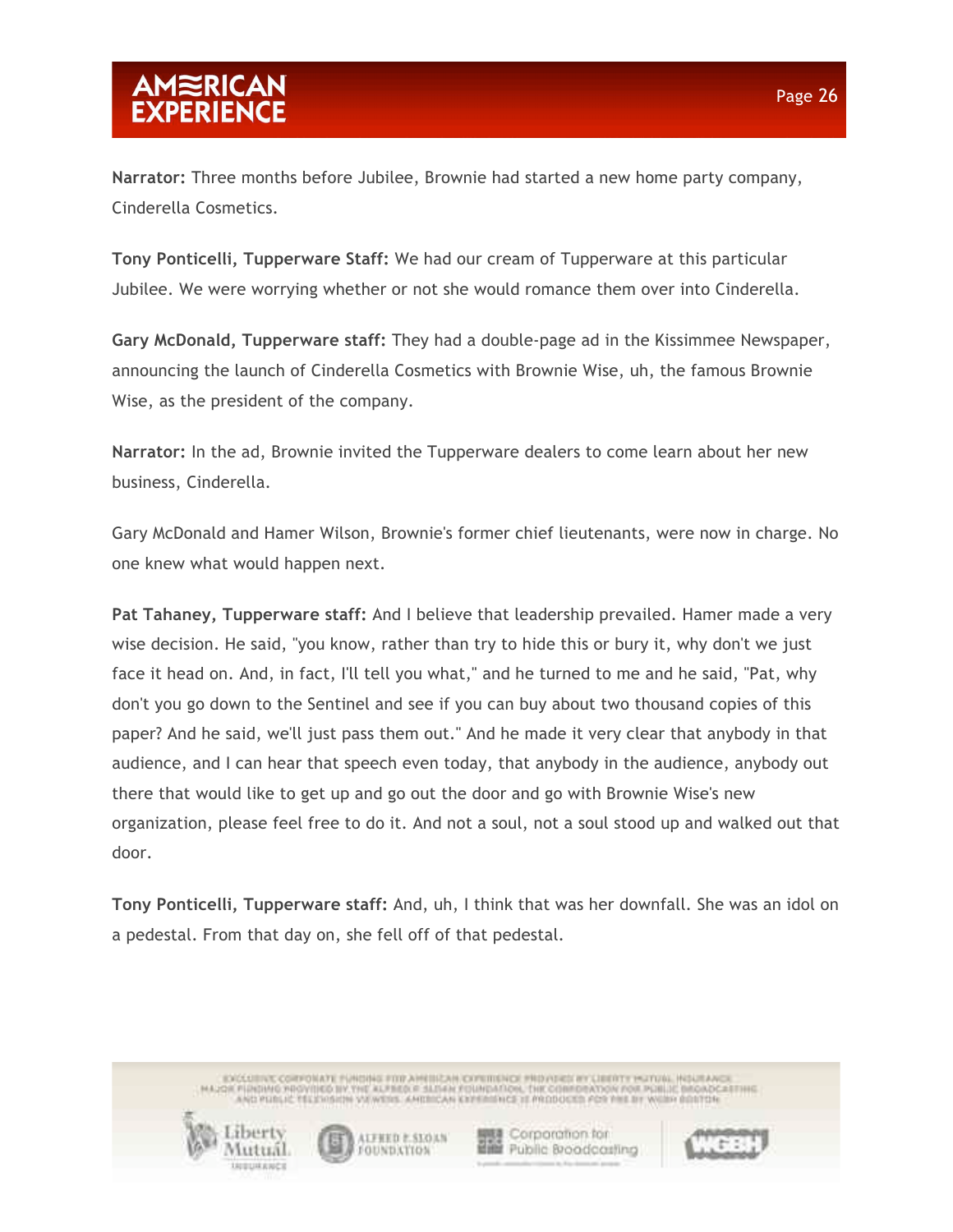**Lavon Weber, Tupperware salesperson and distributor:** I think they were smart enough to know that Tupperware was where their bread and butter was. And I think at that time, Tupperware was doing so well, that you didn't really want to rock the boat.

**Elsie Mortland, Tupperware Home Kitchen demonstrator:** And I said, "Brownie, I don't think I could do it because I wouldn't have the belief or the feeling for these products that I have for Tupperware." I said, "As far as I'm concerned, I'm stuck with Tupperware." "Well," she says, "Well, I'm sorry then that means, means that our relationship has ended." And I said, "Well, I'm sorry too."

**Narrator:** Brownie lost more than her job. She also lost her sales force, the people who adored her. The Tupperware ladies Brownie had trained were able to carry on, without her. Cinderella Cosmetics folded after just one year.

**Charles McBurney, Tupperware staff:** After even some time, Brownie really never felt the exhilaration of the business, and never really displayed it again. Pity.

**Jean Conlogue, Stanley Home Products salesperson and Tupperware distributor:** Never saw her again. Which is also sad, because I really liked her.

**Anna Tate, Stanley Home Products salesperson and Tupperware distributor:** But I thought she had retired wealthy. I really did. Wasn't all that wasn't all true.

**Anne Fortier Novak, secretary to Brownie Wise and Earl Tupper:** When my husband and I went on a vacation trip to Florida, we went to see Tupperware Home Parties Headquarters for the first time, and of course, I inquired about Brownie, I expected to see at least pictures of her around. But no one seemed to know who Brownie was, or the fact that she might have been important. They appeared to have erased her right out of their files.

> ENCEDITIVE CORPONATE FUNDING FOR AMERICAN CONDITIONS FROVIDICE INCLUSION POLITICS, INSURANCE AND PUBLIC TELEVISION VALWERS. AMERICAN EXPERIENCE 12 PRODUCED PDR PHE BY WILDHI BOSTON



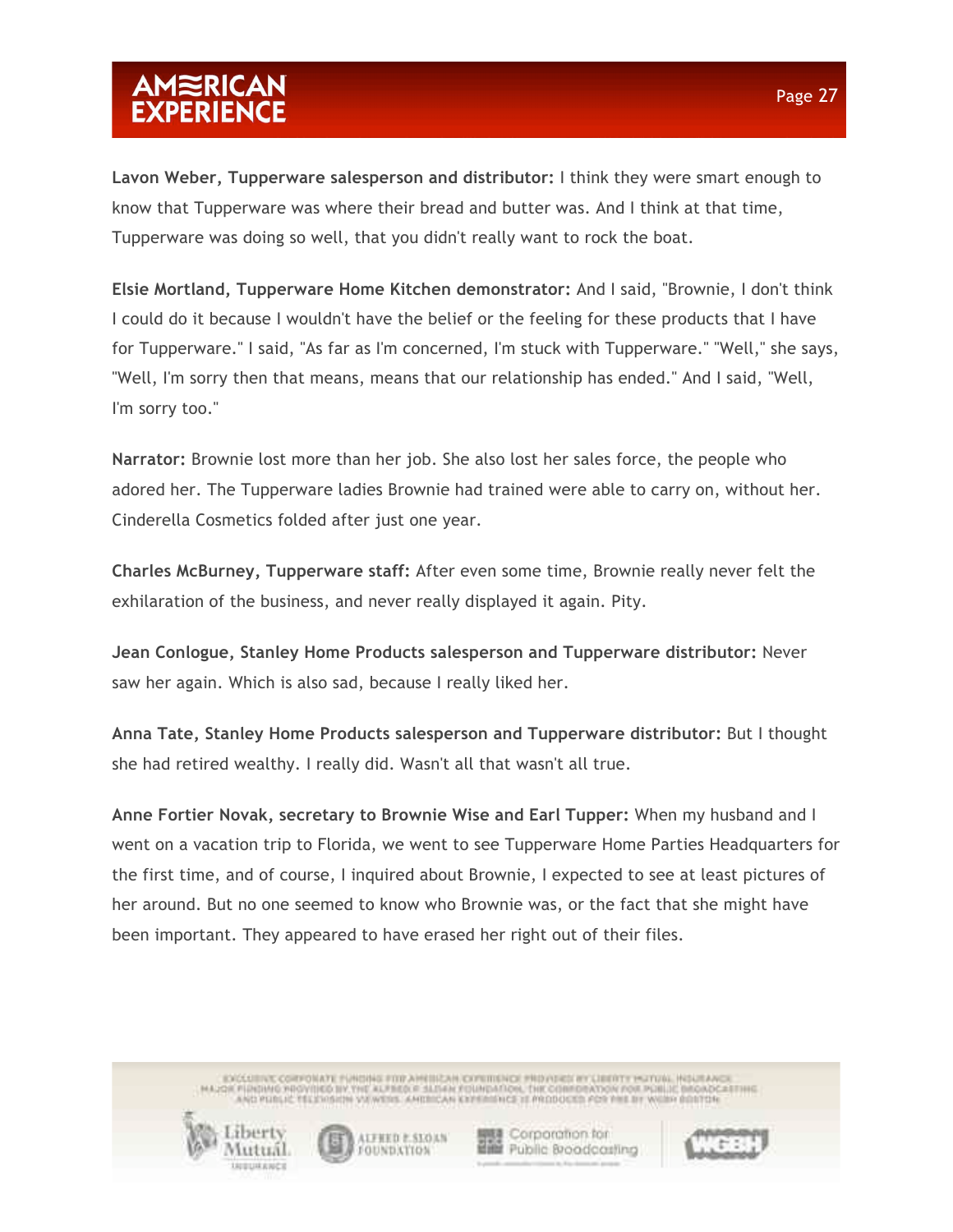**Pat Tahaney, Tupperware staff:** At the time she was really purged from the company, so all the photographs of Brownie, anything to do with Jubilees, anything that she was in, certainly any-, anything to do with Brownie Wise was, uh, totally removed from the offices.

**Jean Conlogue, Stanley Home Products salesperson and Tupperware distributor:** Well, I think that they didn't want the legend of Brownie Wise to continue.

**Narrator:** The staff even dug a pit behind headquarters where they buried the remaining 600 copies of Brownie's book, *Best Wishes.*

In 1958, less than a year after firing Brownie, Earl Tupper sold his company to Justin Dart, of Rexall Chemicals, for \$16 million. Earl also divorced his wife, gave up his U.S. citizenship, and bought himself an island in Central America.

**Montie Thayer, Brownie's cousin:** Brownie never talked about Tupperware. She didn't even seem to want it around. She didn't use any of the pieces that I thought would be very useful for her. Or anything. I think leavin' Tupperware the way that she did had an effect on her life. It, uh, caused her to more or less withdraw.

**Tupperware Film, Narrator:** Now let's go to a little town in New Jersey, where things are really poppin'. Yes, there's a party going on at Mrs. Betty Martin's house. It's a Tupperware party, and it's really fun.

**Narrator:** As Earl and Brownie retired from the world, the Tupperware ladies took Tupperware across the globe, hosting parties in Europe, South America, Asia, and Africa. Tupperware became the biggest and most successful international party plan company of its time. Earl Tupper died in 1983. The patent on his burping seal expired the next year and his design idea was widely copied. Brownie lived modestly and died in 1992, just a few miles from Tupperware headquarters. The marketing techniques Brownie perfected were copied by every successful home party company.

> ENCEDITIVE CORPONATE FUNDING FOR AMERICAN CONDITIONS FROVIDICE INCLUSION POLITICS, INSURANCE AND PUBLIC TELEVISION VALWERS. AMERICAN EXPERIENCE 12 PRODUCED PDR PHE BY WILDHI BOSTON